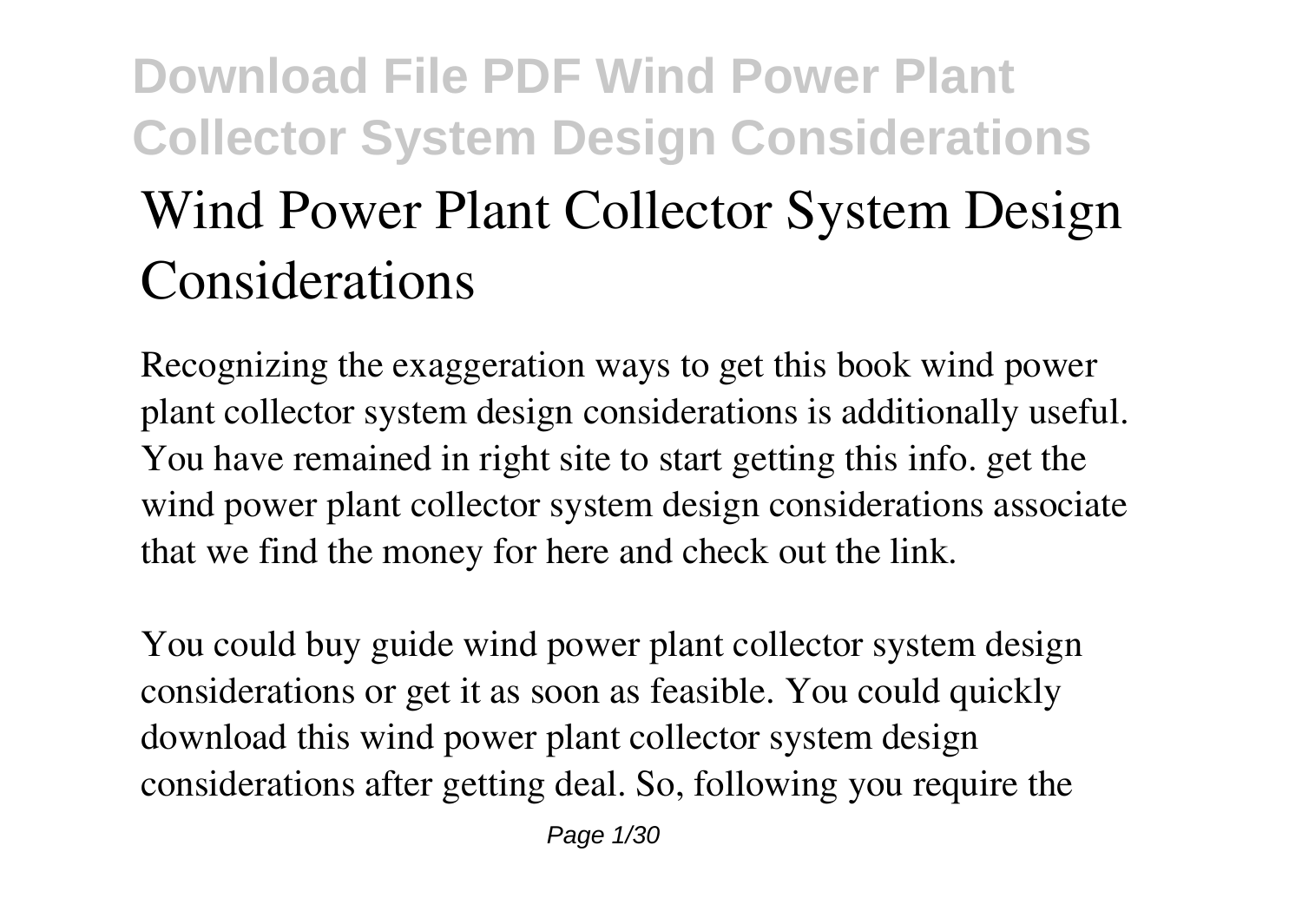ebook swiftly, you can straight acquire it. It's suitably extremely easy and so fats, isn't it? You have to favor to in this impression

### 21. Grid connection of wind power *Wind power storage plant | ACCIONA*

How Big Can Wind Turbines Get? How do offshore wind turbines work? How do Wind Turbines work ? Wind Power Plant **12. Wind turbine terminology and Components** Overview of Floating Offshore Wind How does a wind turbine work? | Sustainability - ACCIONA

Introduction to Wind Energy System

Components of Wind Energy Conversion System in Tamil | Energy Engineering | Lecture 13*Wind Turbine Construction - Harnessing The Wind | Full Documentary* **TOO MUCH WIND! 10 Wind** Page 2/30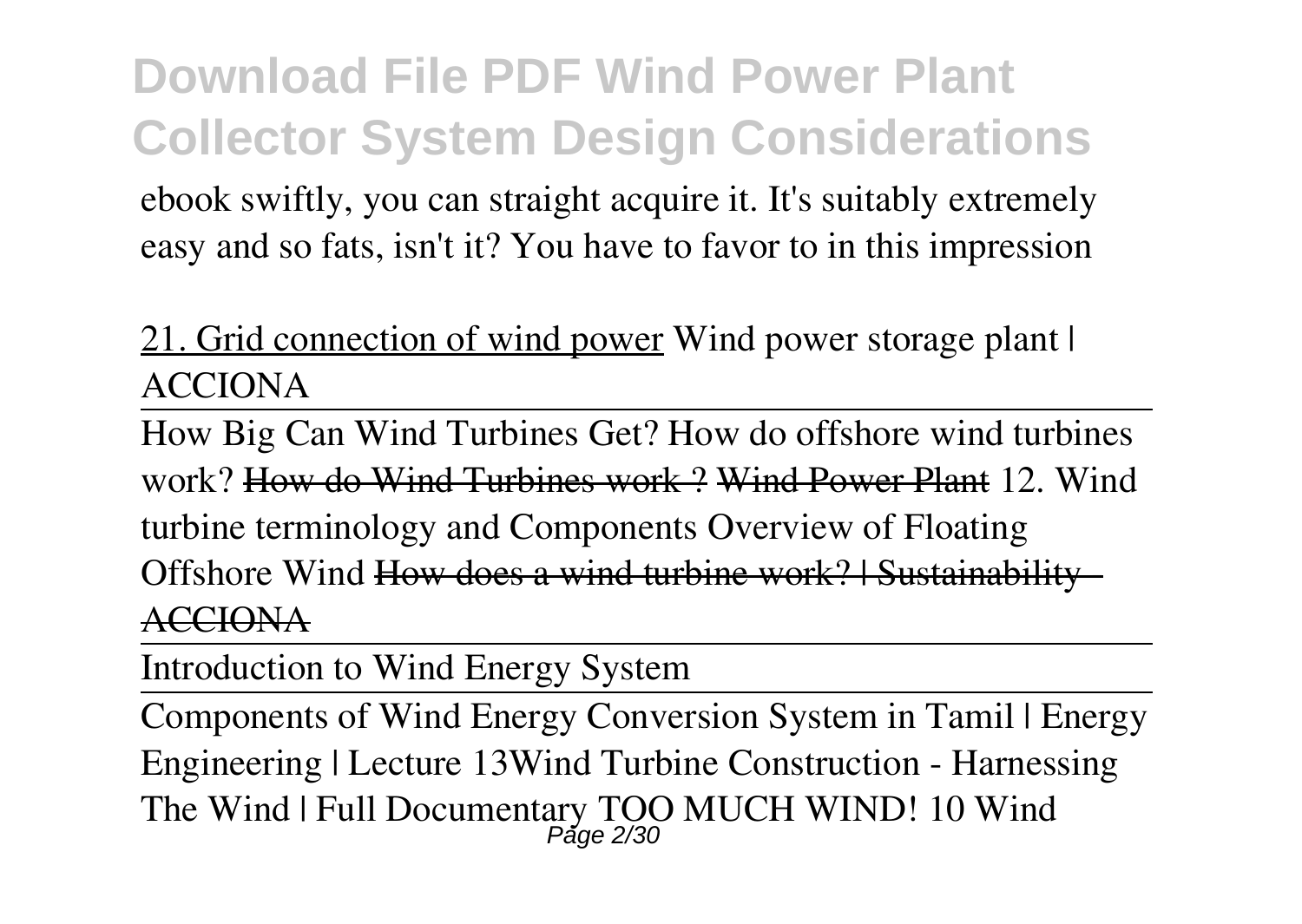### **Turbine Fails** *Understanding PLANETARY GEAR set ! Rope Access on Wind turbines Climbing*

The Mystery of the Pyramids' Construction*Turn a ceiling fan into a wind turbine generator?!* **How does a Steam Turbine Work ?**

How a wind turbine works

Pitch Control

Why Do Wind Turbines Have Three Blades?*How does a Wind Turbine Generate Power* The Future of Wind Power? - Kite Power Systems Wind Power Plant Working (WITH ANIMATION) Learn About Wind Farms | Caitie's Classroom | Science For Kids Wind Turbine Experimental Renewable Energy System Build Why renewables can<sup>''</sup> t save the planet | Michael Shellenberger | TEDxDanubia Lec-03 Renewable energy Sources I Wind Energy I Working I Power Generation I Quiz Questions *Is Wind Energy* Page 3/30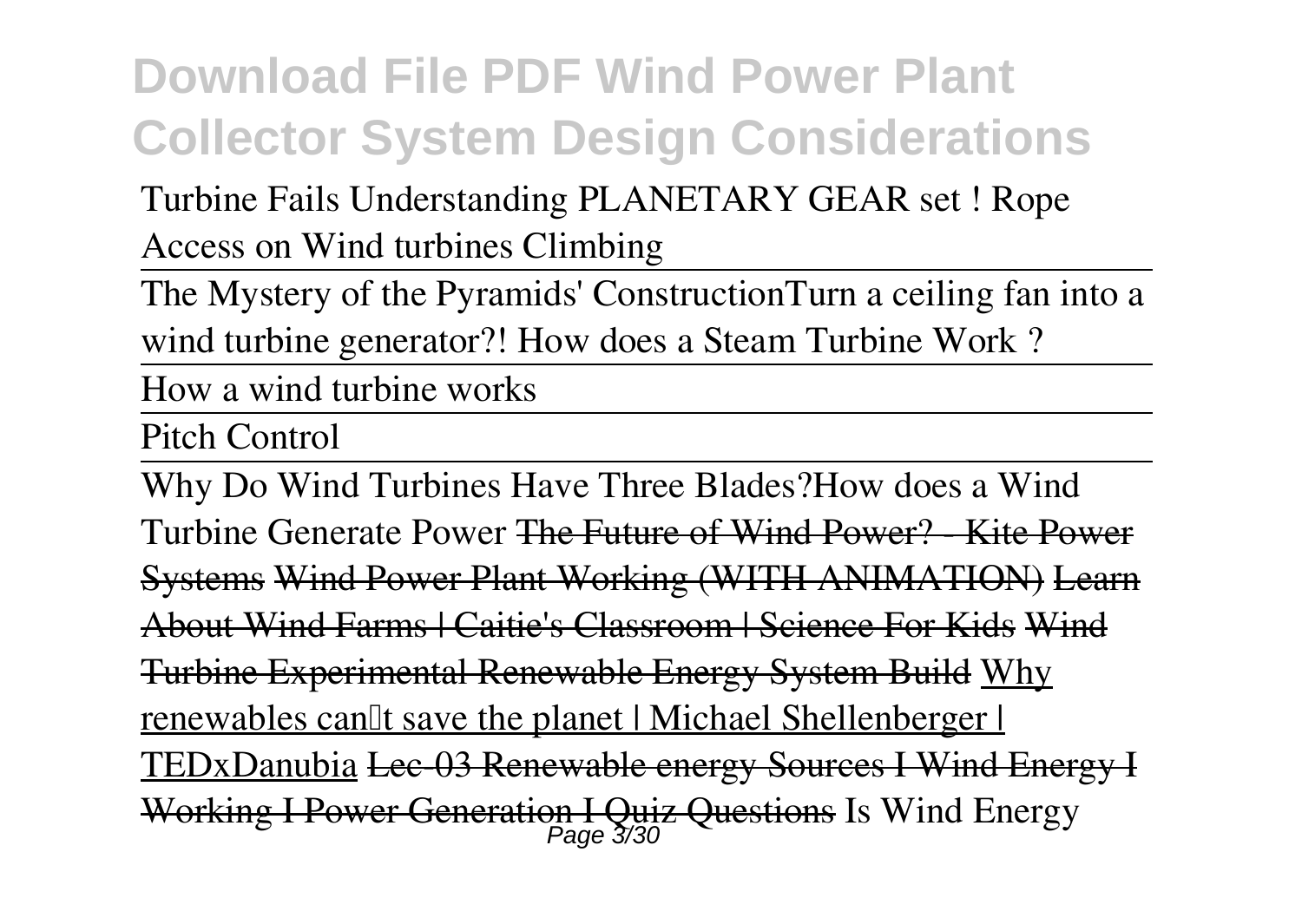*Worth It?* Wind Energy Wind Power Plant Collector System The layout of the wind power plant, the size and type of conductors used, and the method of delivery (overhead or buried cables) all influence the performance of the collector system inside the wind power plant. Our effort to develop an equivalent representation of the collector system for wind power plants is an attempt to simplify power ...

Equivalencing the collector system of a large wind power ... the wind power plant to minimize collector conductor lengths. However, this is not always possible due to land constraints and the actual utility POI location itself. The majority of large wind power plants built in North America have a radial feeder configuration with a collection system voltage of 34.5 kV (Figure 1). In this  $P$ age  $4/30$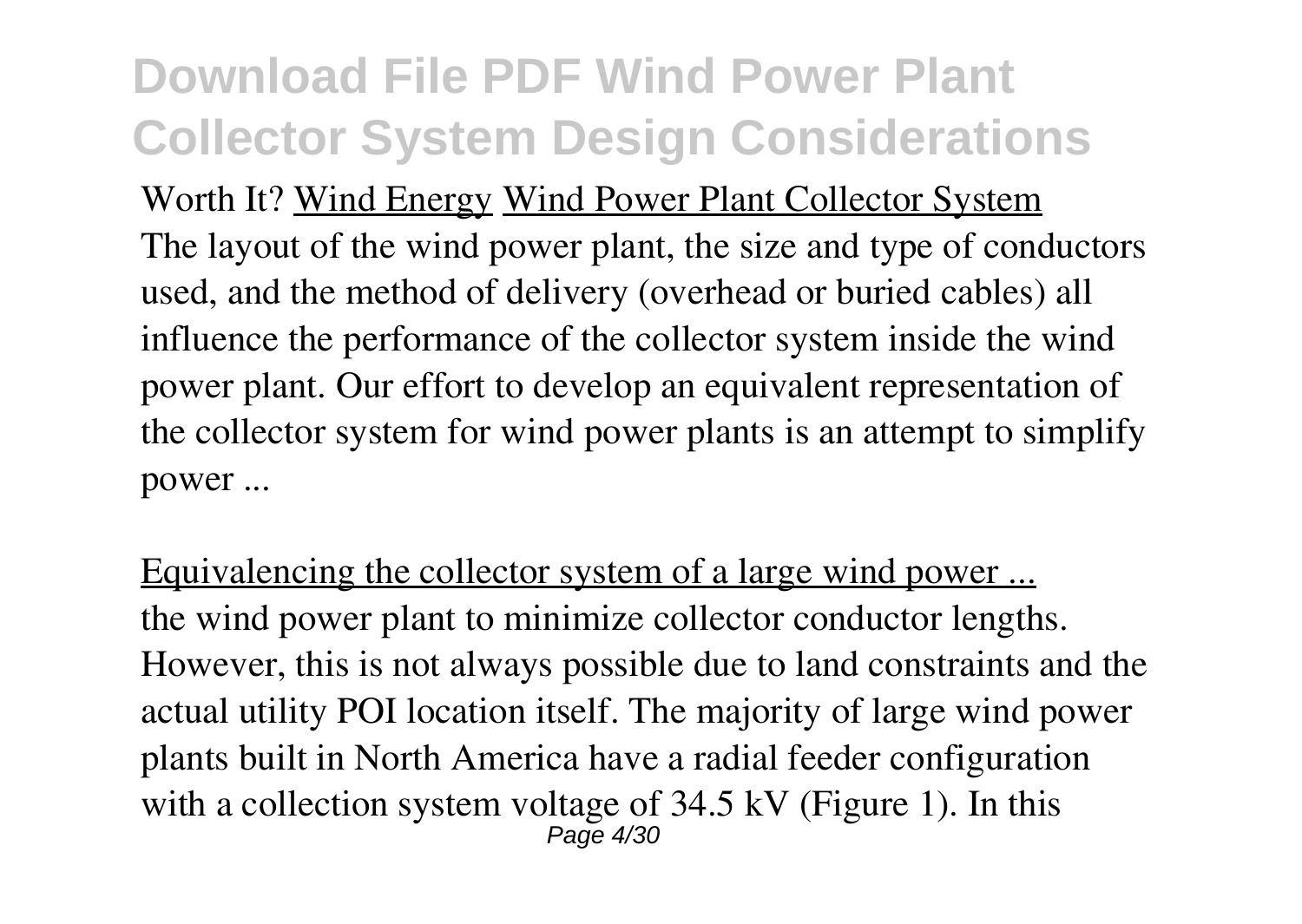**Download File PDF Wind Power Plant Collector System Design Considerations** configuration ...

Wind Power Plant Collector System Design Considerations This paper presents a summary of the most important design considerations for wind power plants. Various considerations, including feeder topology, collector design, interconnect and NESC/NEC requirements, and design engineering studies are discussed.

#### [PDF] Wind power plant collector system design ...

The collector system of your wind plant delivers wind energy from the turbines to the collector substation, and on to the transmission grid. It a complex system that has design requirements distinctly different from typical medium-voltage distribution systems. Page 5/30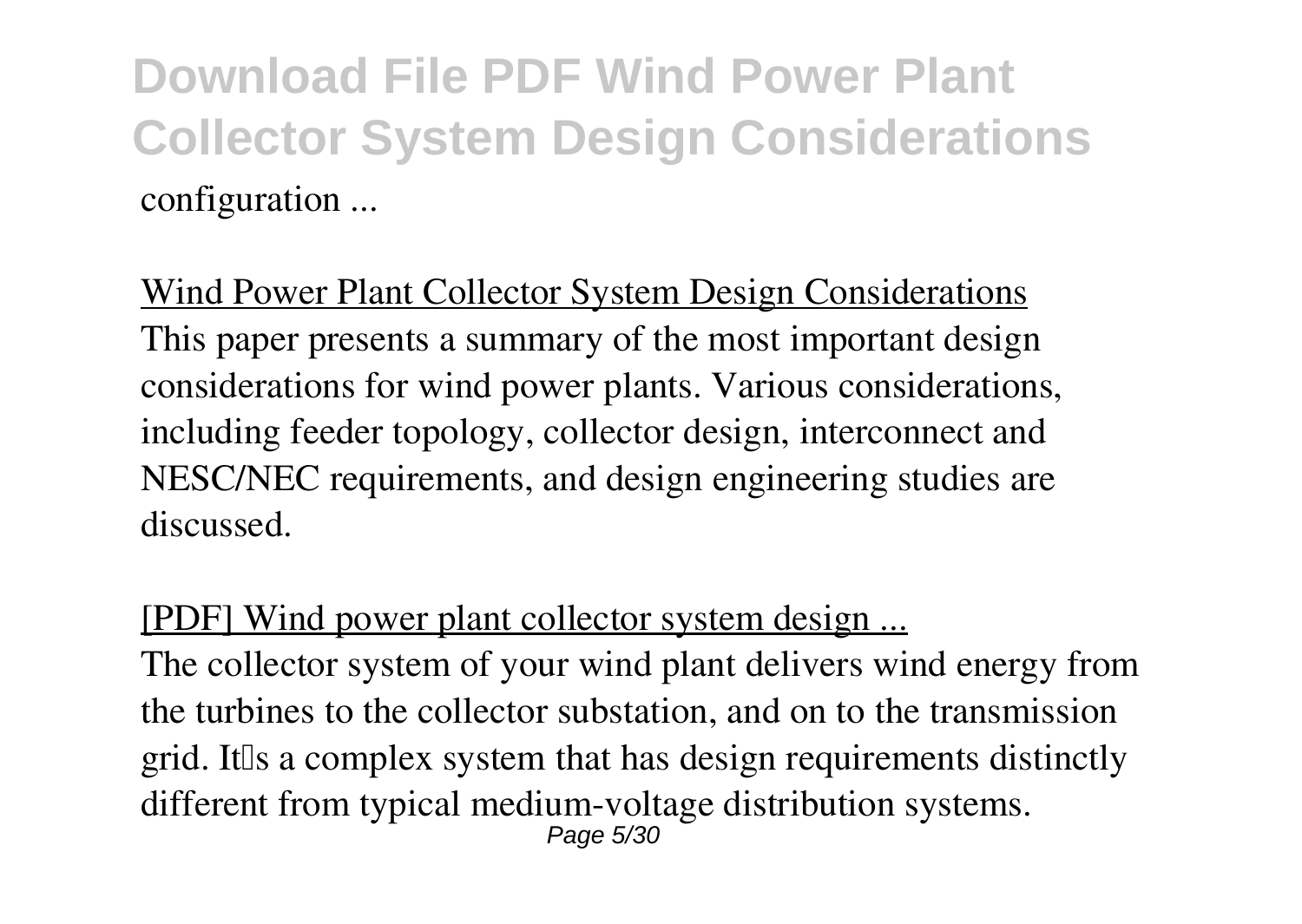### Wind Energy - S & C Electric

substation, wind power plant, wind turbine generator. I. INTRODUCTION onventional utility design practices for substations and distribution systems are typically very different than the those applied for the medium-voltage collector system, collector and/or interconnect substation, and high-voltage transmission line of a wind power plant (WPP ...

#### Wind Power Plant Substation and Collector System ...

Wind Farm Collector System Grounding by Steven W. Saylors, P.E. Chief Electrical Engineer Vestas Americas Introduction II Need for grounding  $\mathbb I$  Codes and Standards for grounding  $\mathbb I$  Wind Turbine Generator grounding design  $\mathbb I$  Foundation + Horizontal Electrode Page 6/30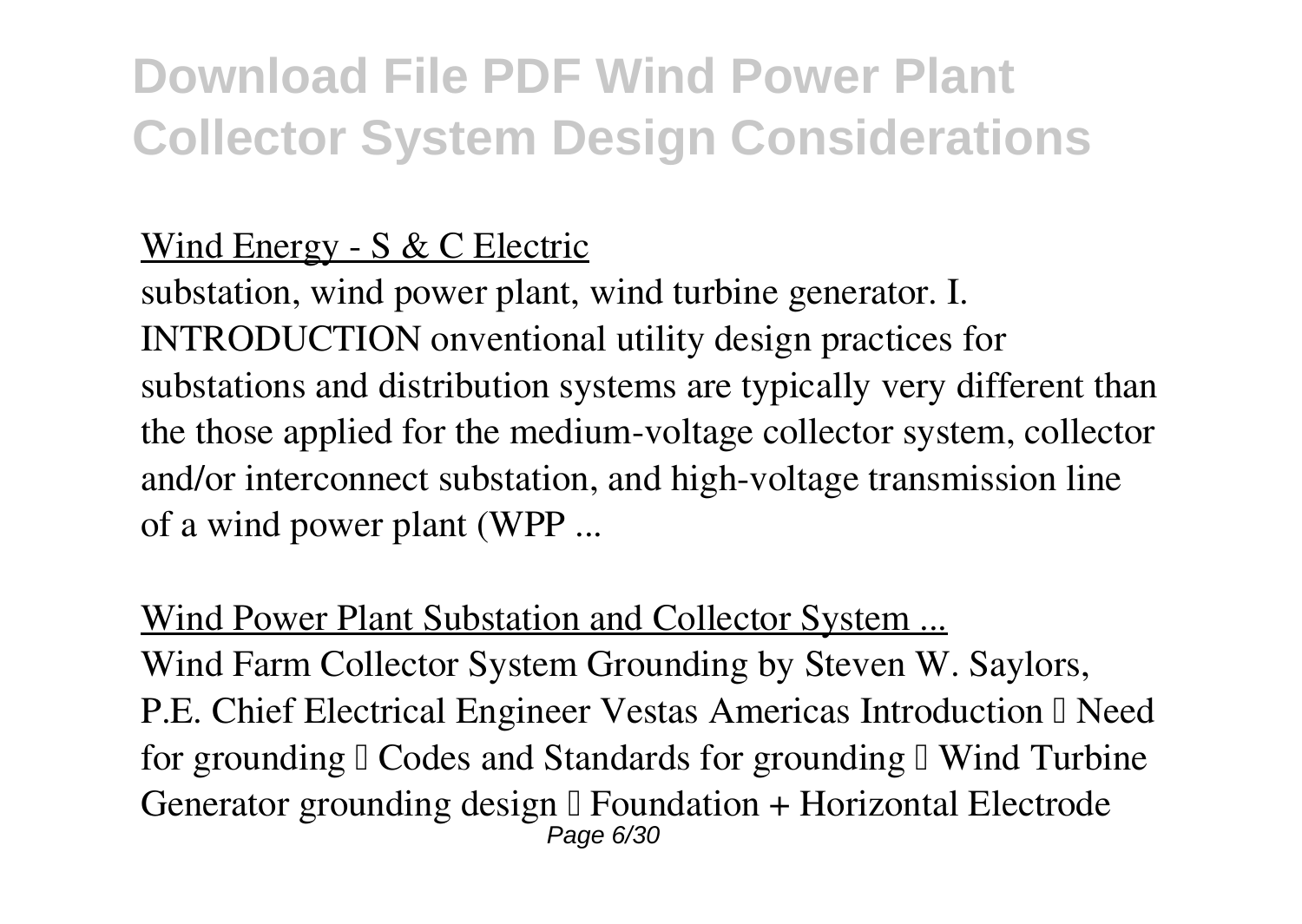**Download File PDF Wind Power Plant Collector System Design Considerations** grounding design  $\Box$  Integrated with rest of wind power plant  $\Box$ Collection System ...

Wind Farm Collector System Grounding.ppt [Read-Only] collector system (ECS) parameters for preliminary power system studies of large wind power plants (WPP) represented by a singlewind turbine generator models. The accuracy that can be expected with a generic ECS is quantified for WPPs in the range of 100 to 300 MW. Express in pu of any WPP basis, the generic ECS parameters are constants.

Generic Equivalent Collector System Parameters for Large ... This system distributes the wind turbines over several series circuits and permits the use of lower rated equipment. Similar to the Single Page 7/30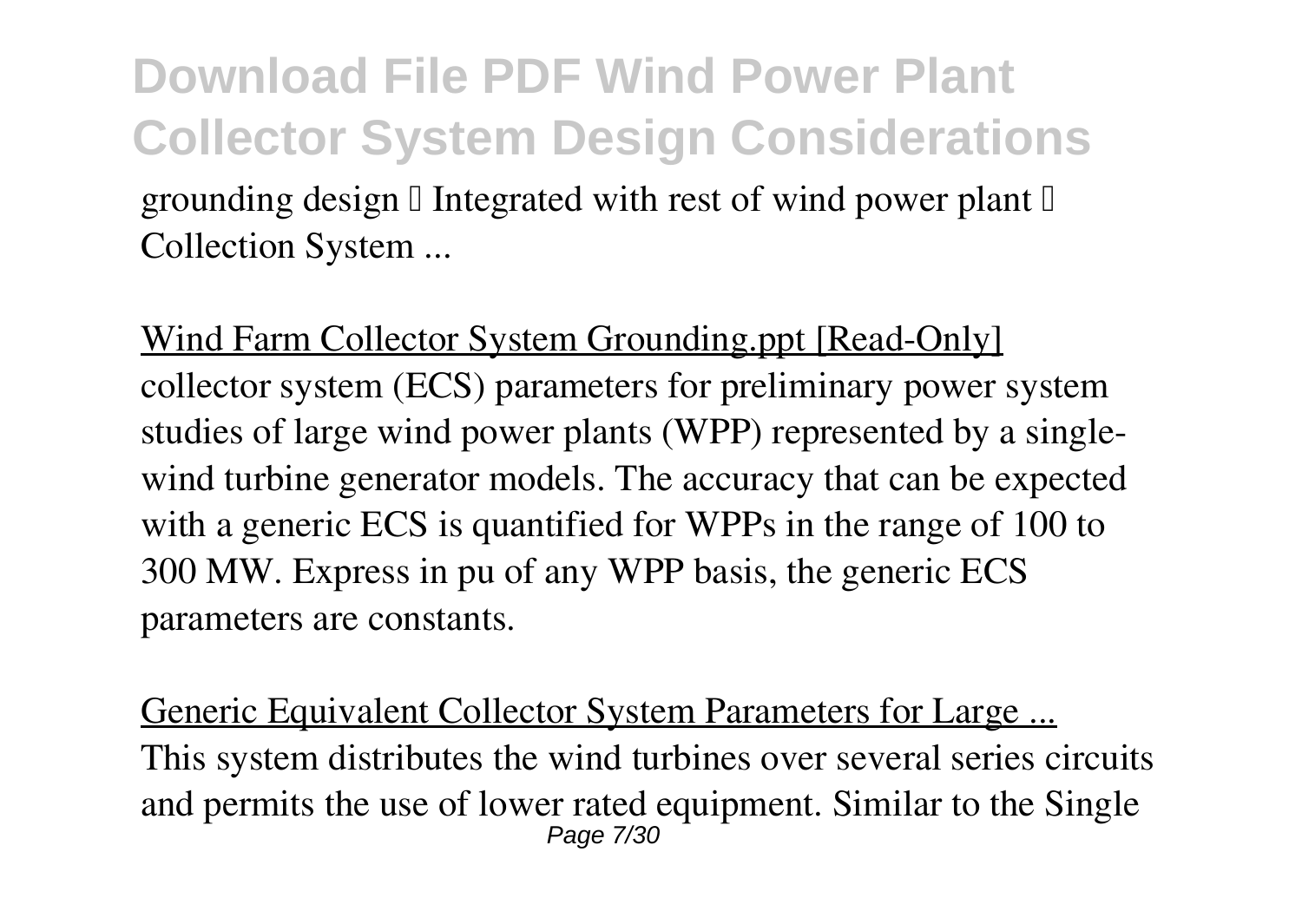String Configuration, in the event of a cable failure, the wind turbines beyond the faulted cable will not be available until the cable is repaired. The wind power plant collection system is a necessary, but often under-appreciated part of the wind plant. Optimizing the collector system can yield an incremental R0I greater than the overall wind plant R0I.

#### CCBDA Wind Farm Collector Systems

wind power plant collector system design considerations is available in our digital library an online access to it is set as public so you can download it instantly. Our books collection saves in multiple locations, allowing you to get the most less latency time to download any of our books like this one.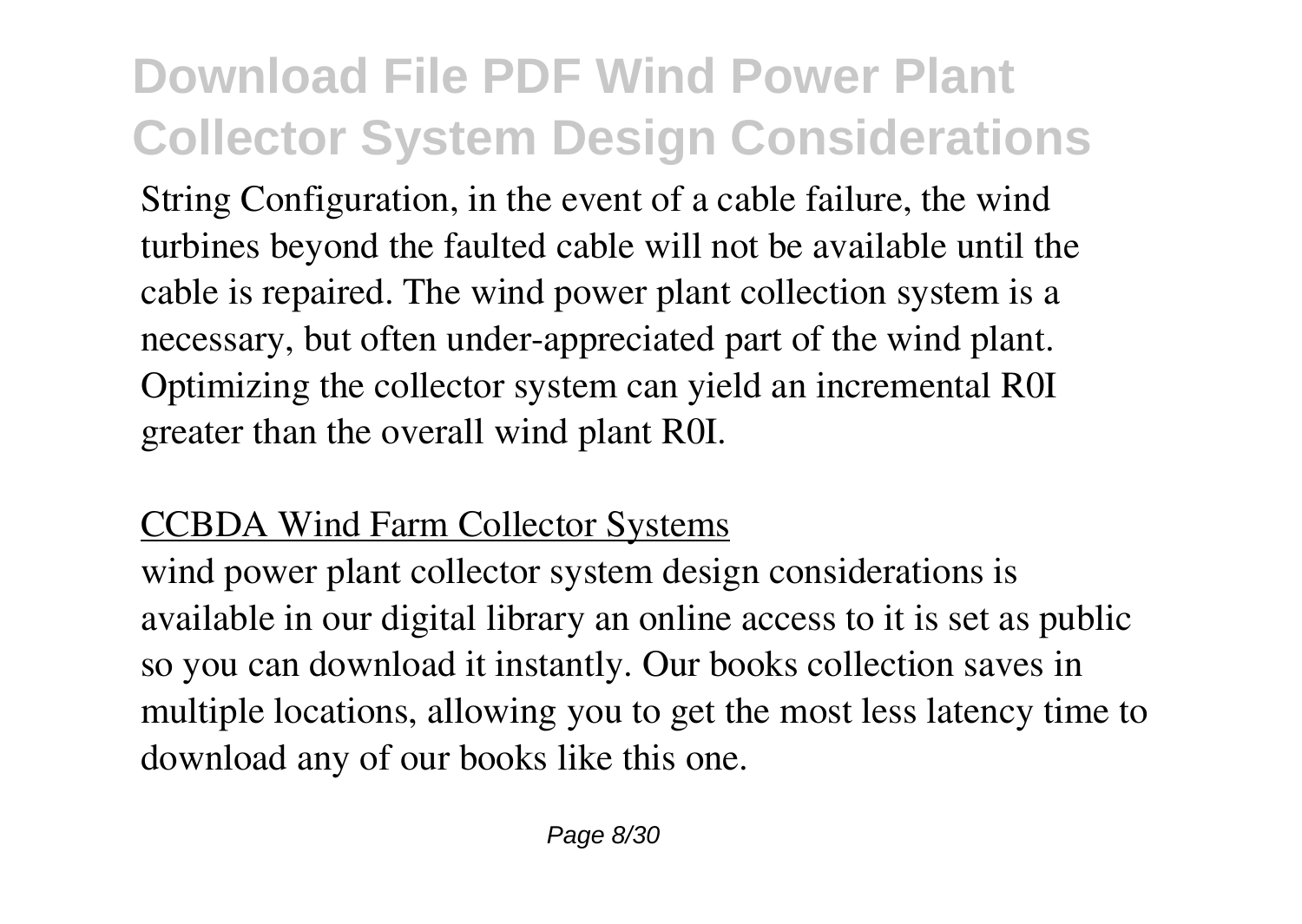Wind Power Plant Collector System Design Considerations ... Figure 7-6: System One Line Diagram for Wind Plant 2. ..... 74 Figure 7-7: Relay Fault Record of Filtered Currents & Voltages from Wind Plant 2, POI..... 75 Figure 7-8: Relay Fault Record of Filtered Currents & Voltages from Wind Plant 2, Collector

#### Fault Current Contributions from Wind Plants

Describe the collector system topologies in offshore wind power plants. Expert Answer The wind farm collection system gathers the wind turbines power production and brings it to a central collection point (CCP), which then ties in to the main grid through the transmission system .Th view the full answer

Solved: Describe The Collector System Topologies In Offsho ... Page 9/30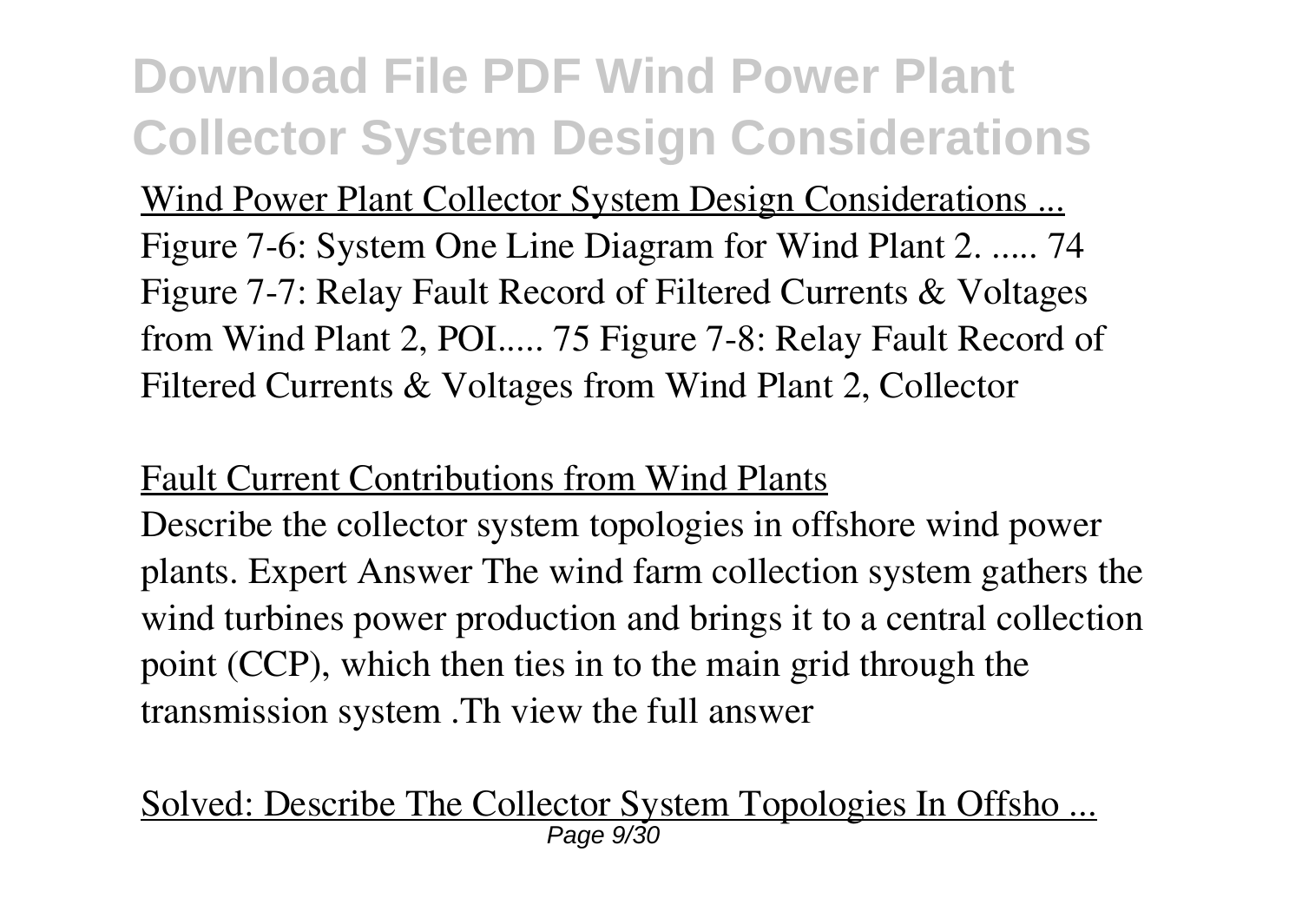The IEEE Power and Energy Society (PES) wind plant collector system design working group published a number of papers covering different aspects of collector system design (Camm et al., 2009a ...

#### E.H. Camm's research works

In a wind power plant, turbines are required to be interconnected to get the best out of them. They are connected to each other by a medium voltage power collection system usually around 35.5 kV along with a communication network, that helps them to communicate. For better explanation watch the video given below:

How Wind Power Plant Works?- Complete Explanation ... Collection circuit design: A central factor in any wind plant is the Page 10/30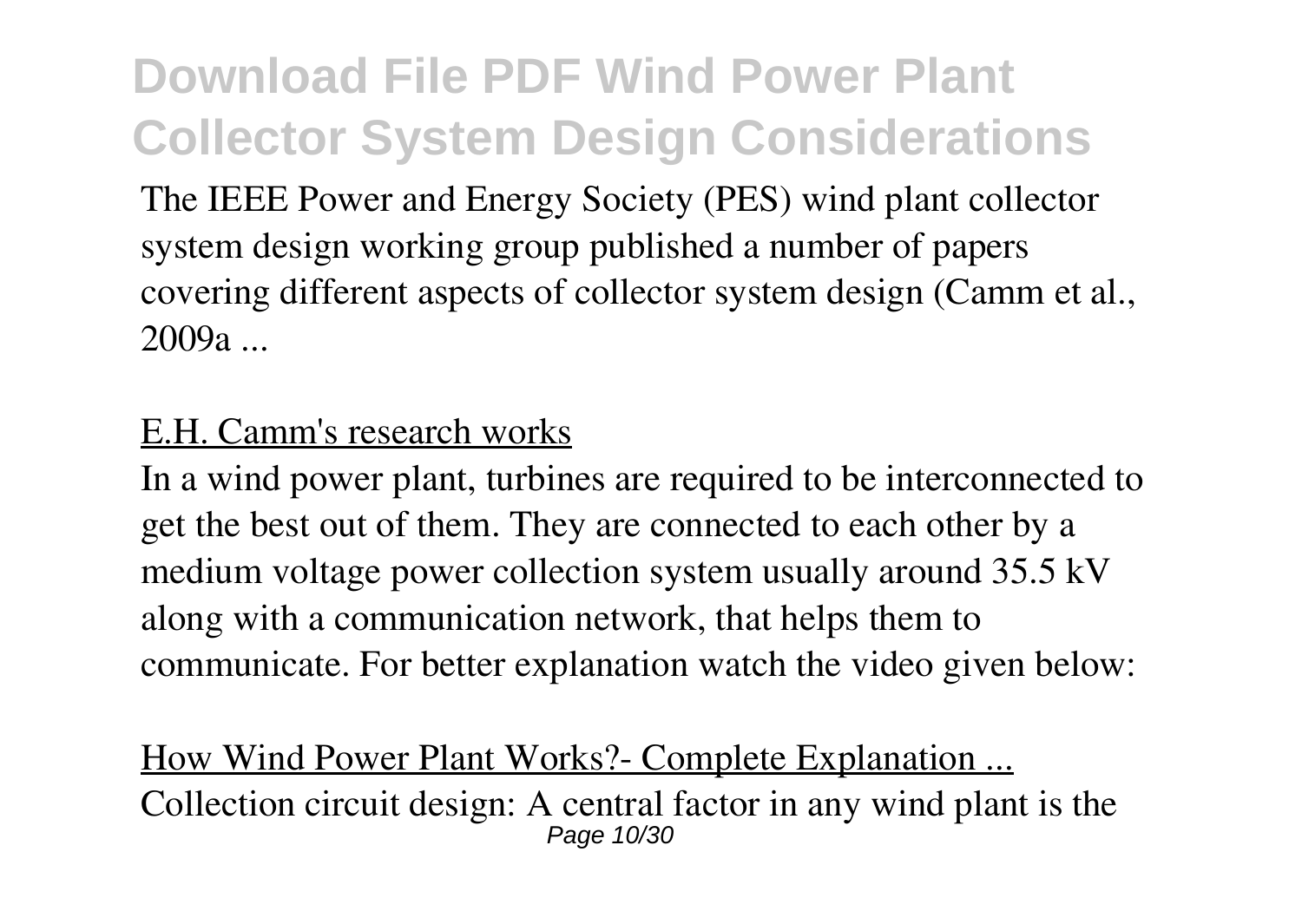local lower-voltage collection system used to move energy from individual turbines to transmission substations while considering turbine placement for maximum energy extraction and agricultural constraints such as location of field drainage systems. We will explore various collection circuit technologies, including high phase order, high surge impedance loading and high temperature conductors, dynamic loading equipment, and ...

Wind Energy Conversion System and Grid Operations The IEEE Power and Energy Society (PES) wind plant collector system design working group published a number of papers covering different aspects of collector system design (Camm et al., 2009a ...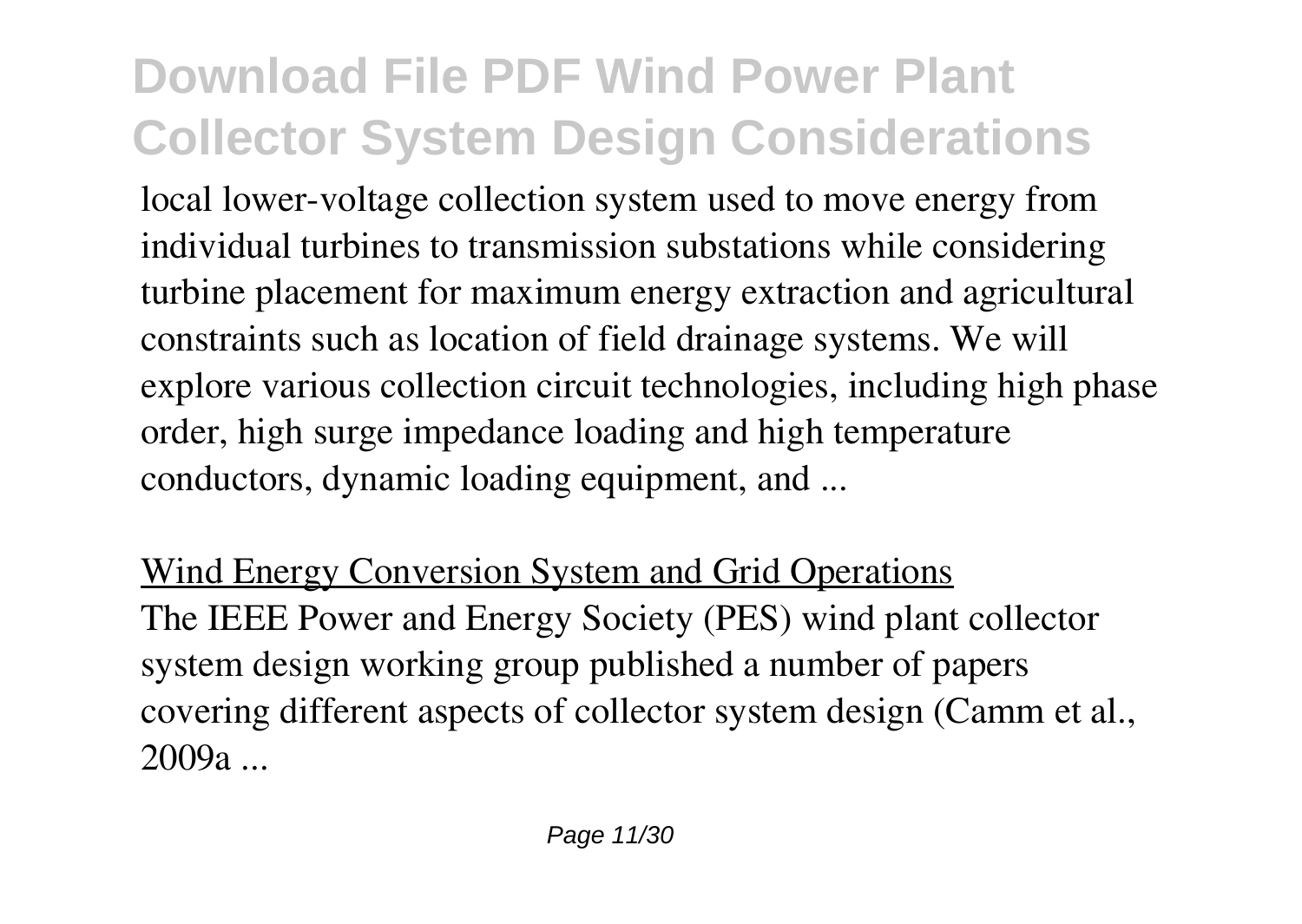#### M.R. Behnke's research works

Wind Plant Collection System Design Objectives. Wind Plant Performance Requirements. Economic Evaluation Factors. Collection System Electrical Design. Plant Control and Communication. References. Wind Power in Power Systems, Second Edition. Related; Information; Close Figure Viewer. Browse All Figures Return to Figure. Previous Figure Next Figure.

Electrical Design of a Wind Power Plant - Wind Power in ... This guide is primarily concerned with the collector systems grounding for wind power plants. This guide is not intended for the wind power plant substation, however since the substation is typically interconnected with the collector system, its design might affect or be affected by the collector system. Page 12/30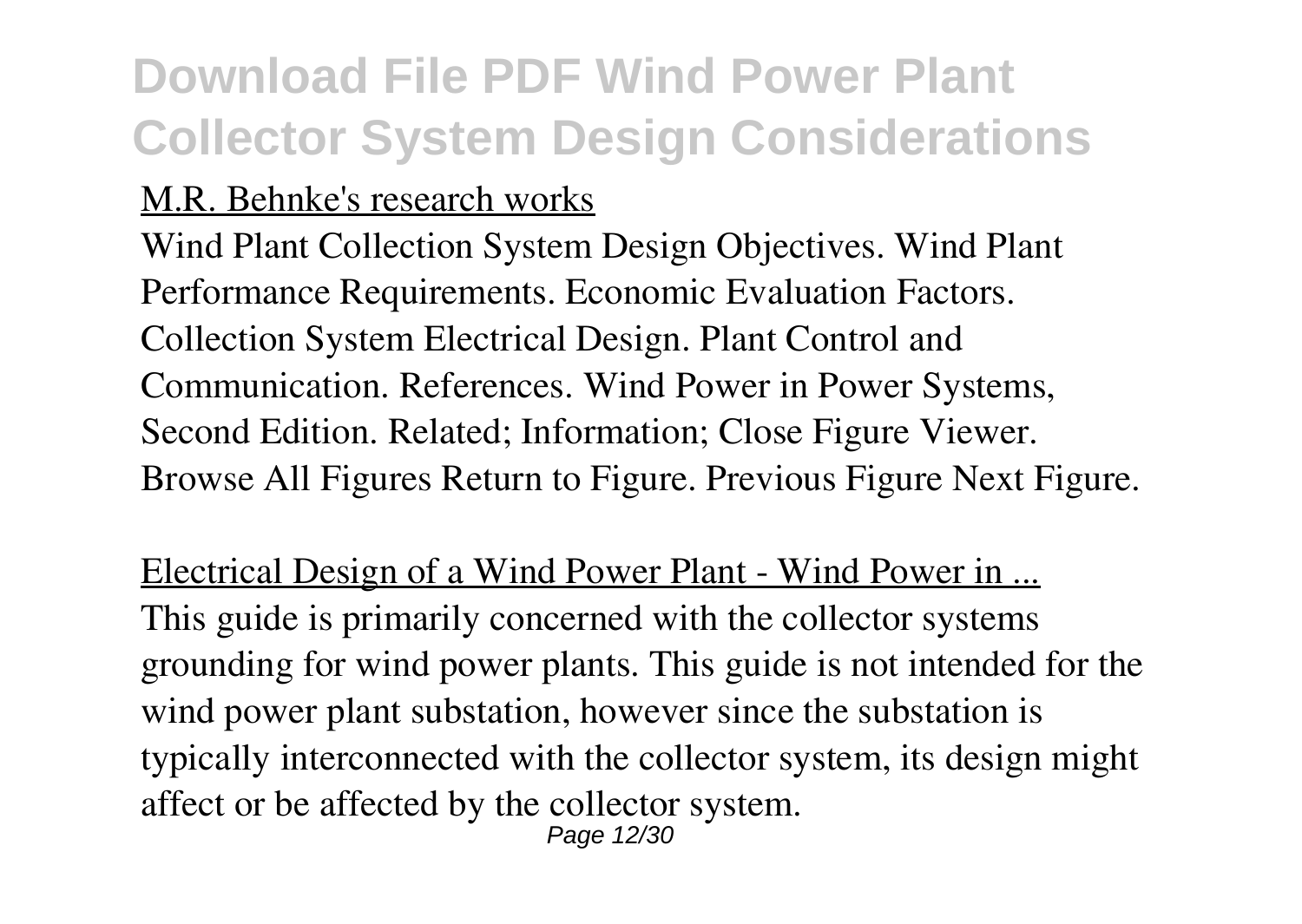#### IEEE P2760 - Techstreet

A transient analysis was performed for a wind plant design which utilizes larger amounts of generation on feeder circuit breakers. The studied wind farm power system included a circuit with  $39 \text{ TGE}$ 2.72 MW wind turbines and a very long feeder circuit with a homerun cable section of 21,995 feet and a total collector circuit of 213,985 feet.

#### Wind Plant Transient Evaluation Studies - EnerNex

The overall function of wind farm collector system is to collect power from individual wind turbine and maximize the overall energy generation by taking into account the installation cost and performance. Various configurations for wind farm collector system Page 13/30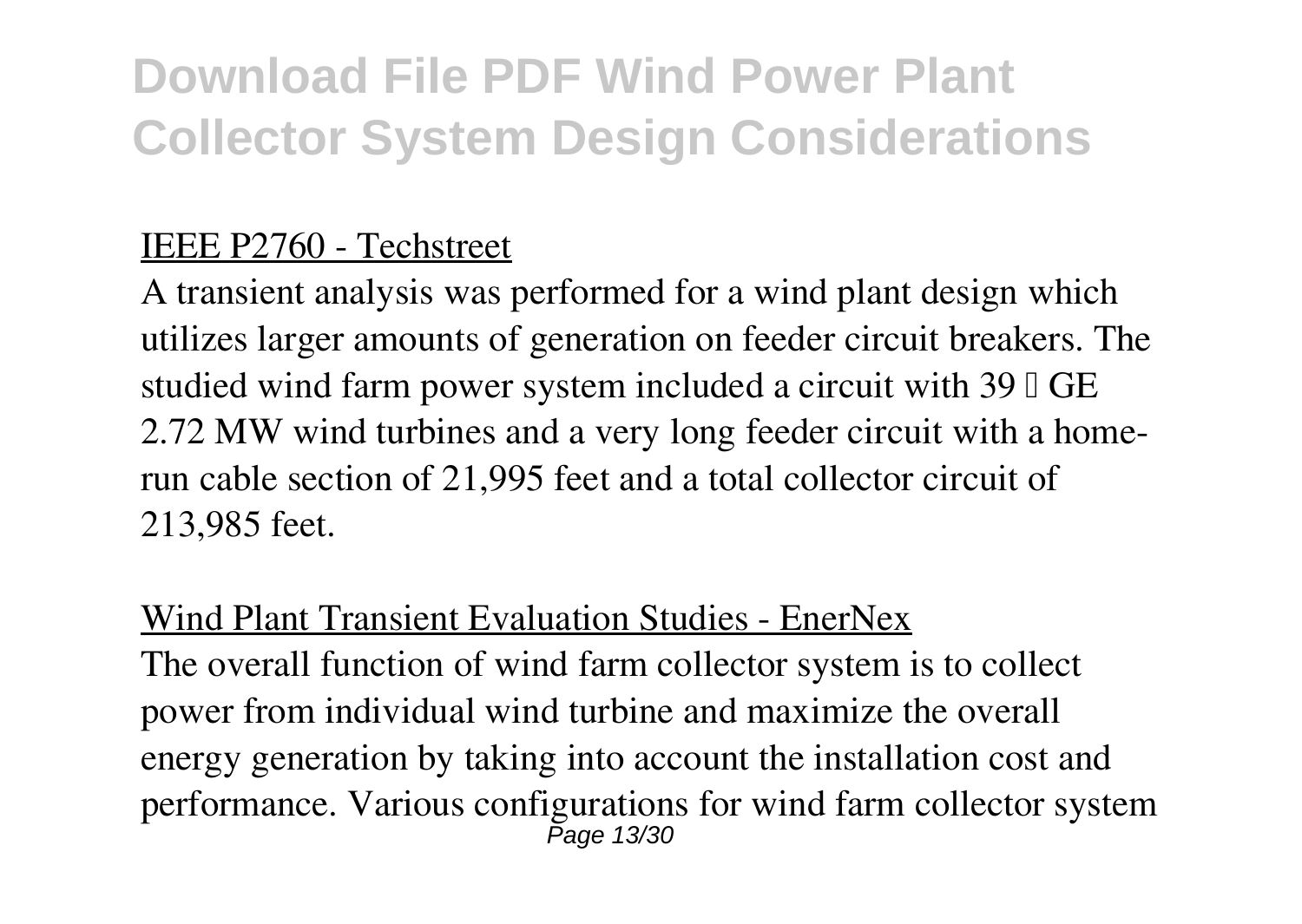### **Download File PDF Wind Power Plant Collector System Design Considerations** have been either employed or proposed as a conceptual design  $[24]26$ ].

#### Review of DC System Technologies for Large Scale ...

Typical wind plant collection system voltage and KVA ratings are at the extreme end of the distribution class IEEE Standards. The wtg padmount transformer is subjected to thermal cycling that is more severe than in a typical distribution transformer as the output of the turbine is constantly changing with the wind.

There are a number of books in the market about wind energy, turbine controllers, modelling and different aspects of integration of  $P$ age  $14/30$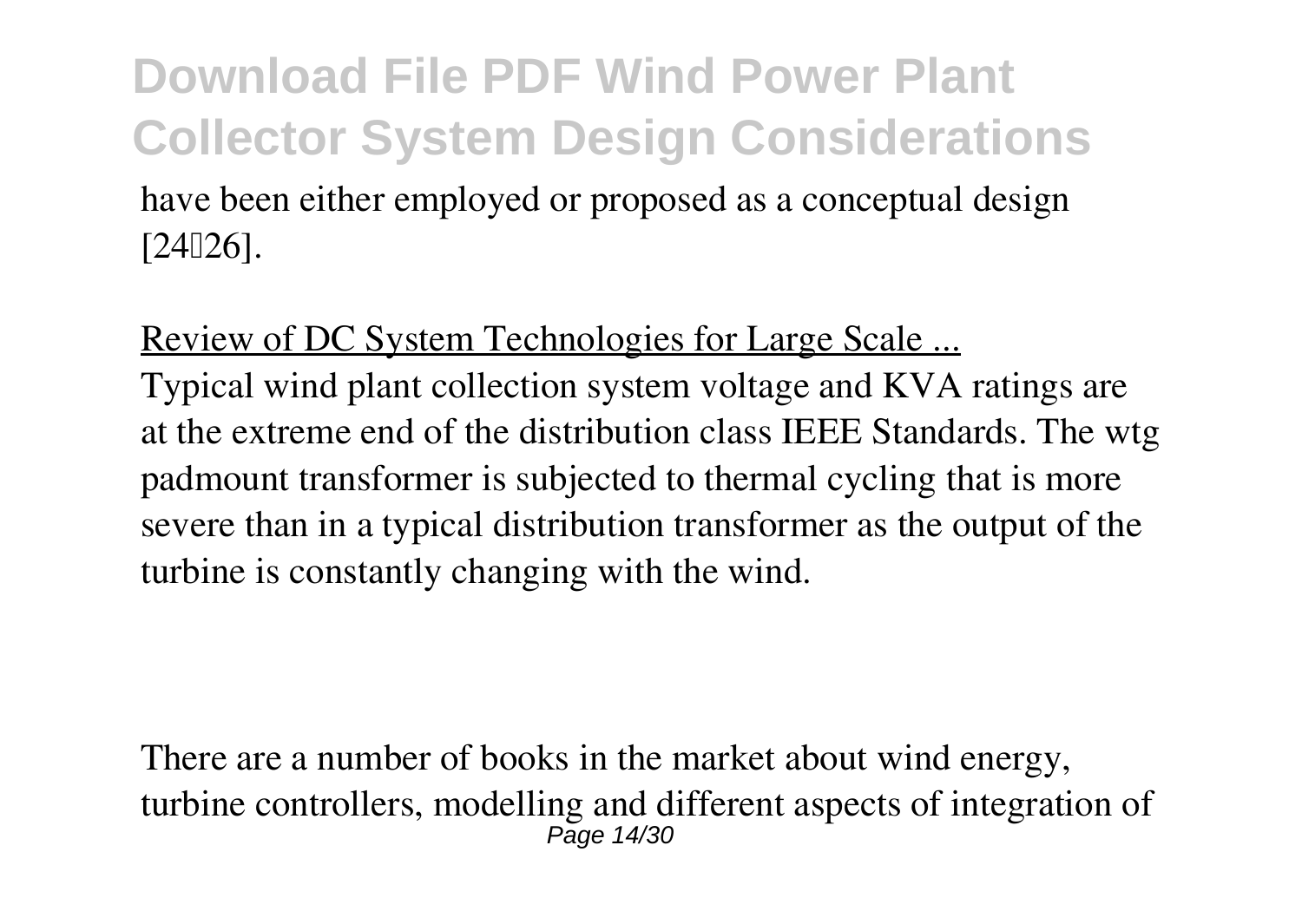Wind Farm Power Plants ( WPP) to grids. But none of these books meets the expectations of design and field engineers/technicians to address directly the setting and design philosophy of different Intelligent Electronic Devices (IED) of WPP networks. This book provides practical applications of numerical relays for protection and control of different parts of onshore & offshore WPP network namely wind turbine generator, collector feeder and EHV interconnection transmission line to grid. In addition required changes to existing special protection system (SPS) and run-back scheme by adding a new WPP are discussed. The topology and characteristics of WPP networks are different from convectional one for both onshore and offshore WPP. In addition the fault current contribution from wind farm generators are low (1.1-1.2 pu). These causes significant challenge for setting and design of IEDs of WPP Page 15/30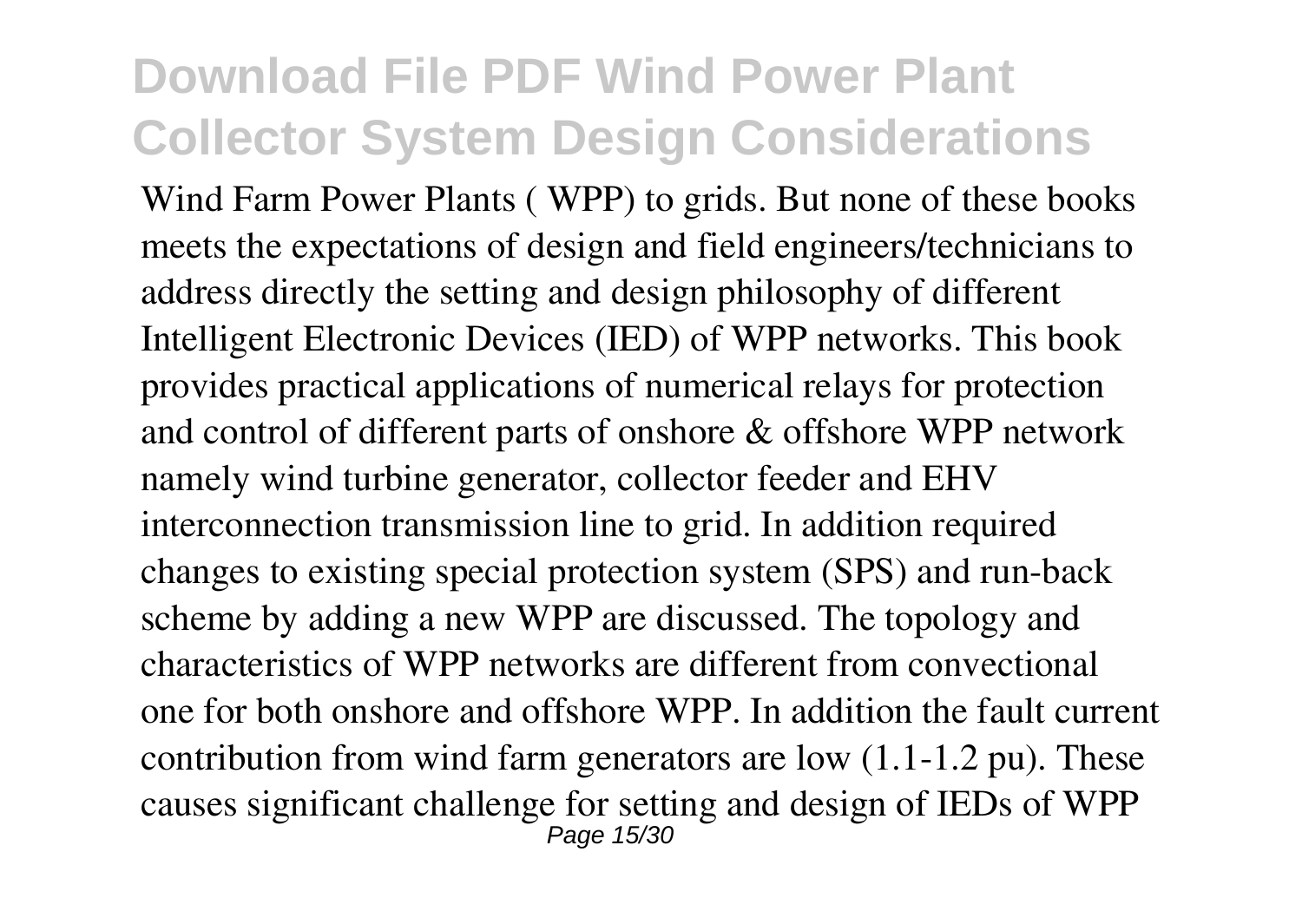in order to meet the common industry practice requirement with respect to reliability, sensitivity, stability, security and grading coordination. The author believes that this book may be unique with respect to addressing these challenges and provision of the mitigation techniques to rectify the deficiencies of existing industry practice which otherwise have not been discussed for real systems in any other book. The content of this book have been successfully applied in the field for various WPPs projects and consequently can be used as a practical guideline for implementation for future projects. The content of the book covers Principal of Operation of WPP , Modelling of different com ponents of WPP, Short Circuit current and voltage characteristics of different type of wind turbine generators, Setting and Design of Protection systems of WPP Network , Design of Control systems of WPP, Lightening and **Page 16/30**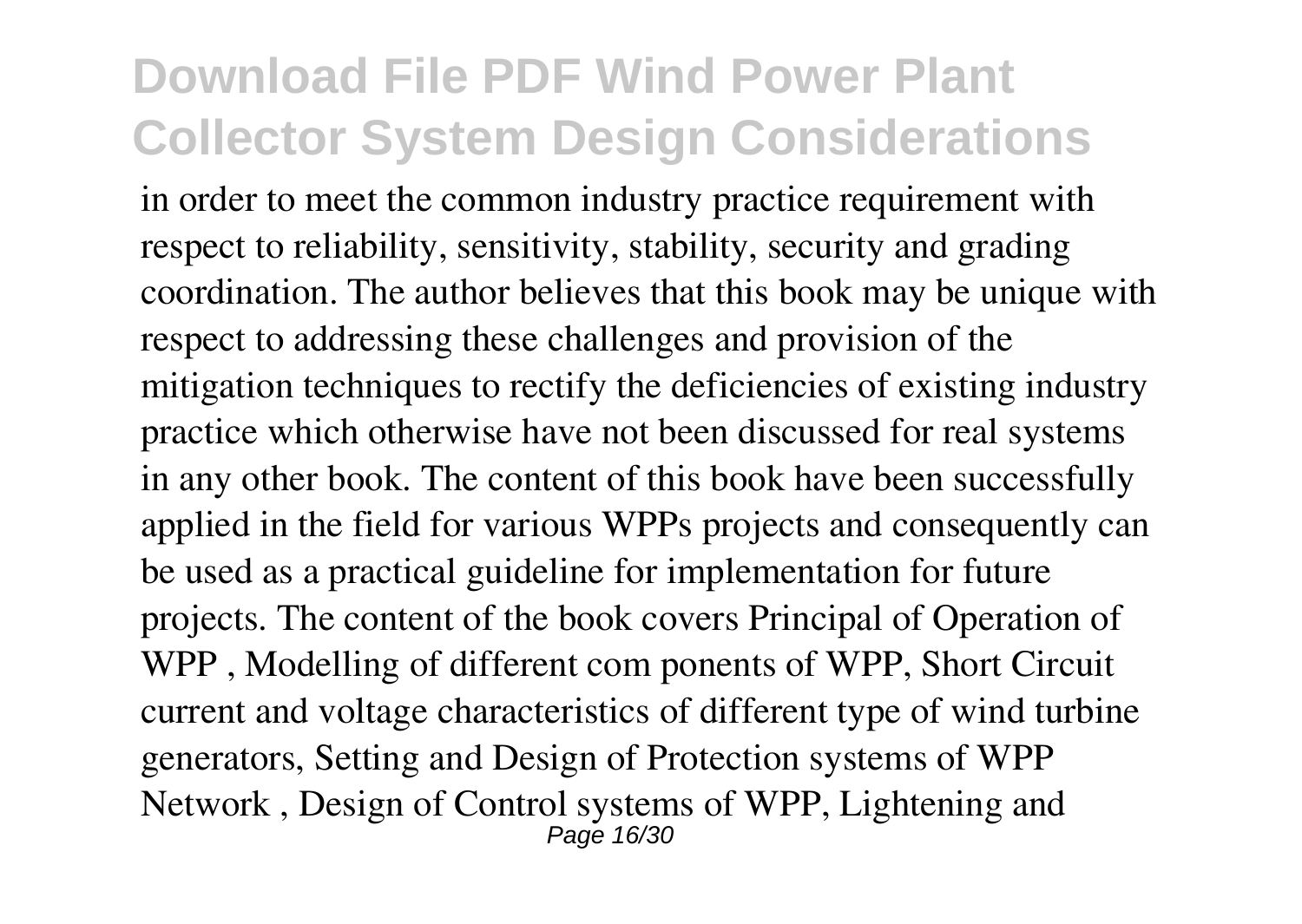Overvoltage Protection of WPP and Analysis of Disturbance on the WPP networks

Wind Power Generation is a concise, up-to-date and readable guide providing an introduction to one of the leading renewable power generation technologies. It includes detailed descriptions of on and offshore generation systems, and demystifies the relevant wind energy technology functions in practice as well as exploring the economic and environmental risk factors. Engineers, managers, policymakers and those involved in planning and delivering energy resources will find this reference a valuable guide, to help establish a reliable power supply address social and economic objectives. Focuses on the evolution and developments in wind energy generation Evaluates the economic and environmental viability of Page 17/30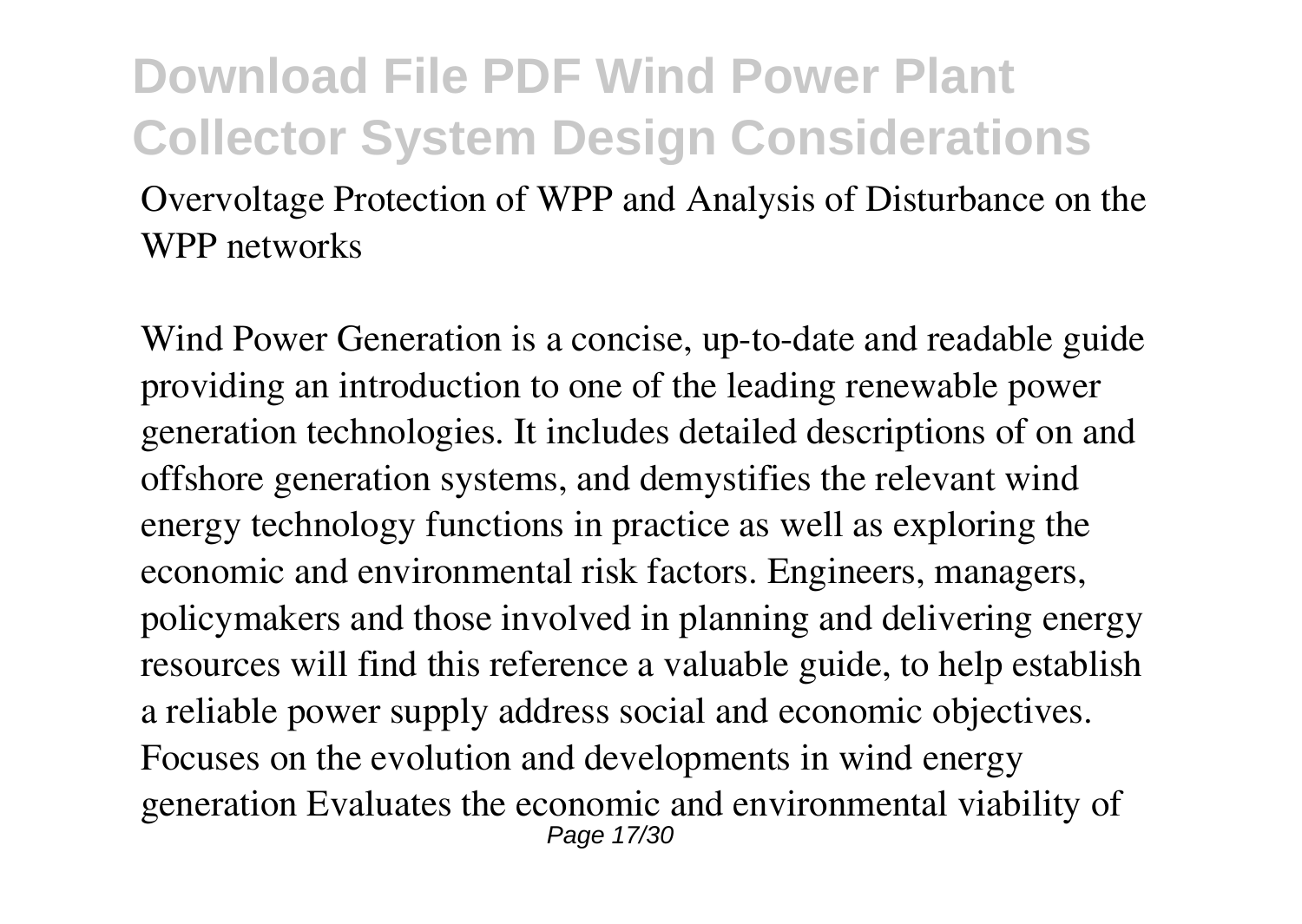### **Download File PDF Wind Power Plant Collector System Design Considerations** the systems with concise diagrams and accessible explanations

The second edition of the highly acclaimed Wind Power in Power Systems has been thoroughly revised and expanded to reflect the latest challenges associated with increasing wind power penetration levels. Since its first release, practical experiences with high wind power penetration levels have significantly increased. This book presents an overview of the lessons learned in integrating wind power into power systems and provides an outlook of the relevant issues and solutions to allow even higher wind power penetration levels. This includes the development of standard wind turbine simulation models. This extensive update has 23 brand new chapters in cutting-edge areas including offshore wind farms and storage options, performance validation and certification for grid Page 18/30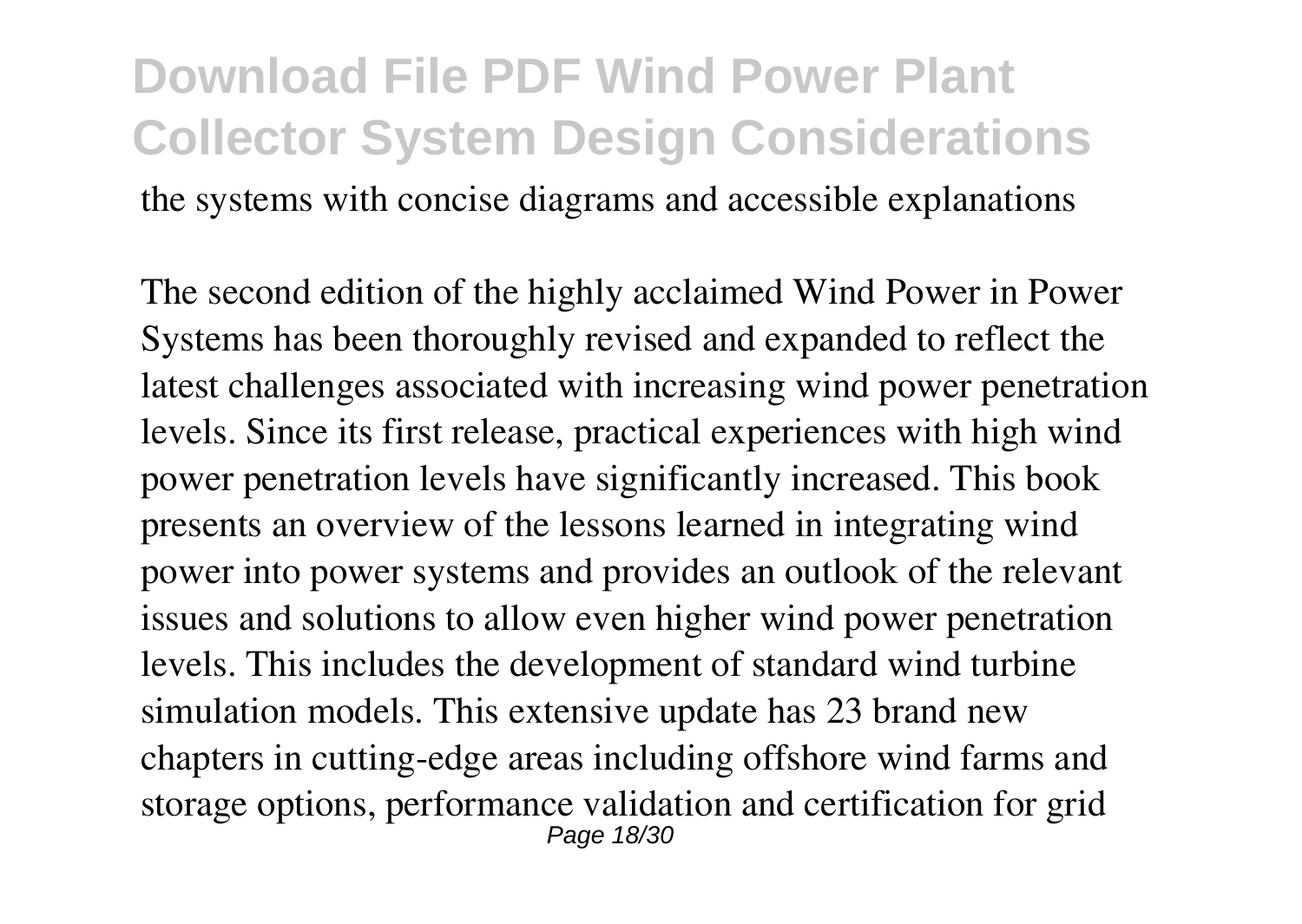codes, and the provision of reactive power and voltage control from wind power plants. Key features: Offers an international perspective on integrating a high penetration of wind power into the power system, from basic network interconnection to industry deregulation; Outlines the methodology and results of European and North American large-scale grid integration studies; Extensive practical experience from wind power and power system experts and transmission systems operators in Germany, Denmark, Spain, UK, Ireland, USA, China and New Zealand; Presents various wind turbine designs from the electrical perspective and models for their simulation, and discusses industry standards and world-wide grid codes, along with power quality issues; Considers concepts to increase penetration of wind power in power systems, from wind turbine, power plant and power system redesign to smart grid and Page 19/30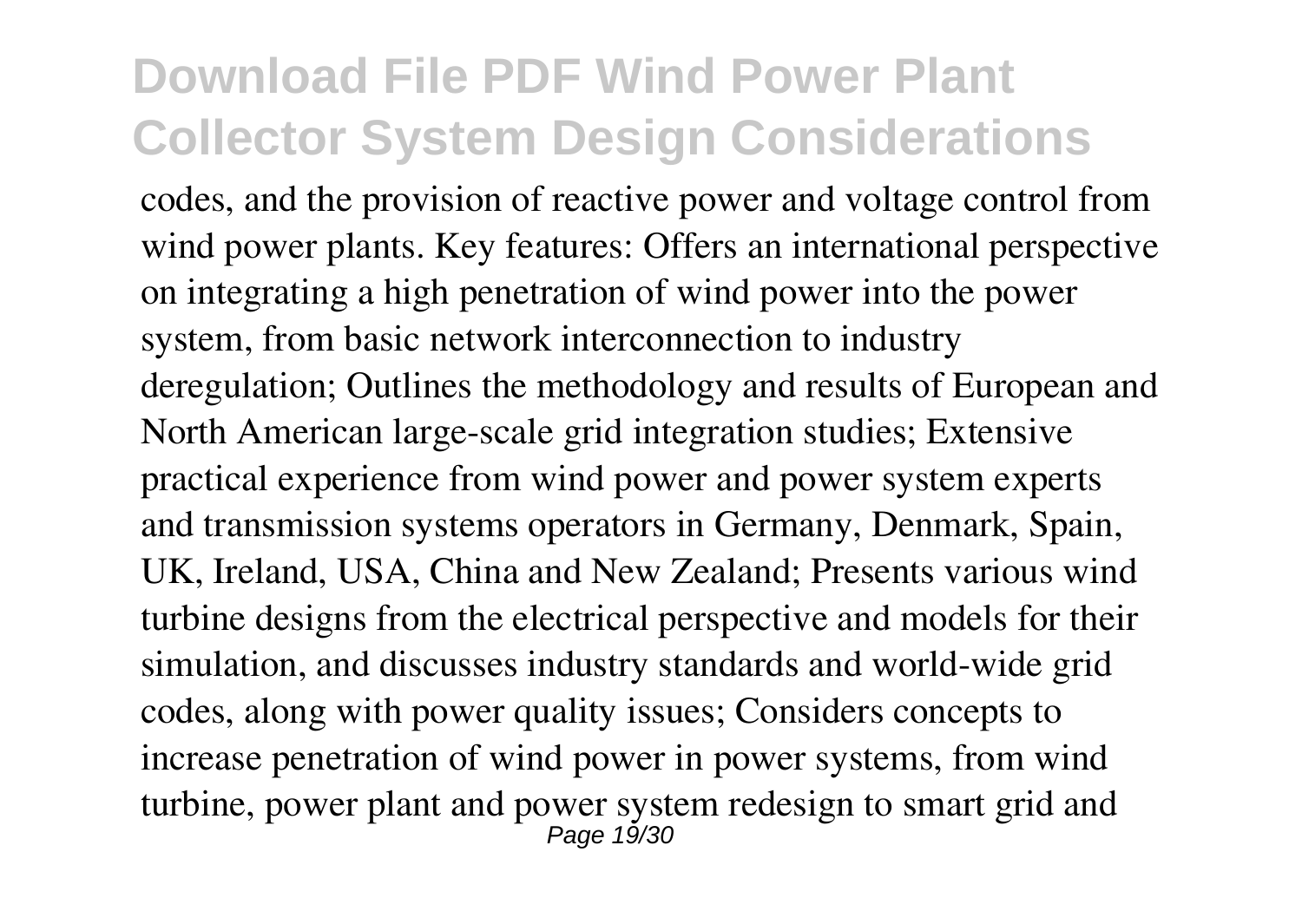storage solutions. Carefully edited for a highly coherent structure, this work remains an essential reference for power system engineers, transmission and distribution network operator and planner, wind turbine designers, wind project developers and wind energy consultants dealing with the integration of wind power into the distribution or transmission network. Up-to-date and comprehensive, it is also useful for graduate students, researchers, regulation authorities, and policy makers who work in the area of wind power and need to understand the relevant power system integration issues.

The offshore wind sector<sup>[1]</sup>s trend towards larger turbines, bigger wind farm projects and greater distance to shore has a critical impact on grid connection requirements for offshore wind power Page 20/30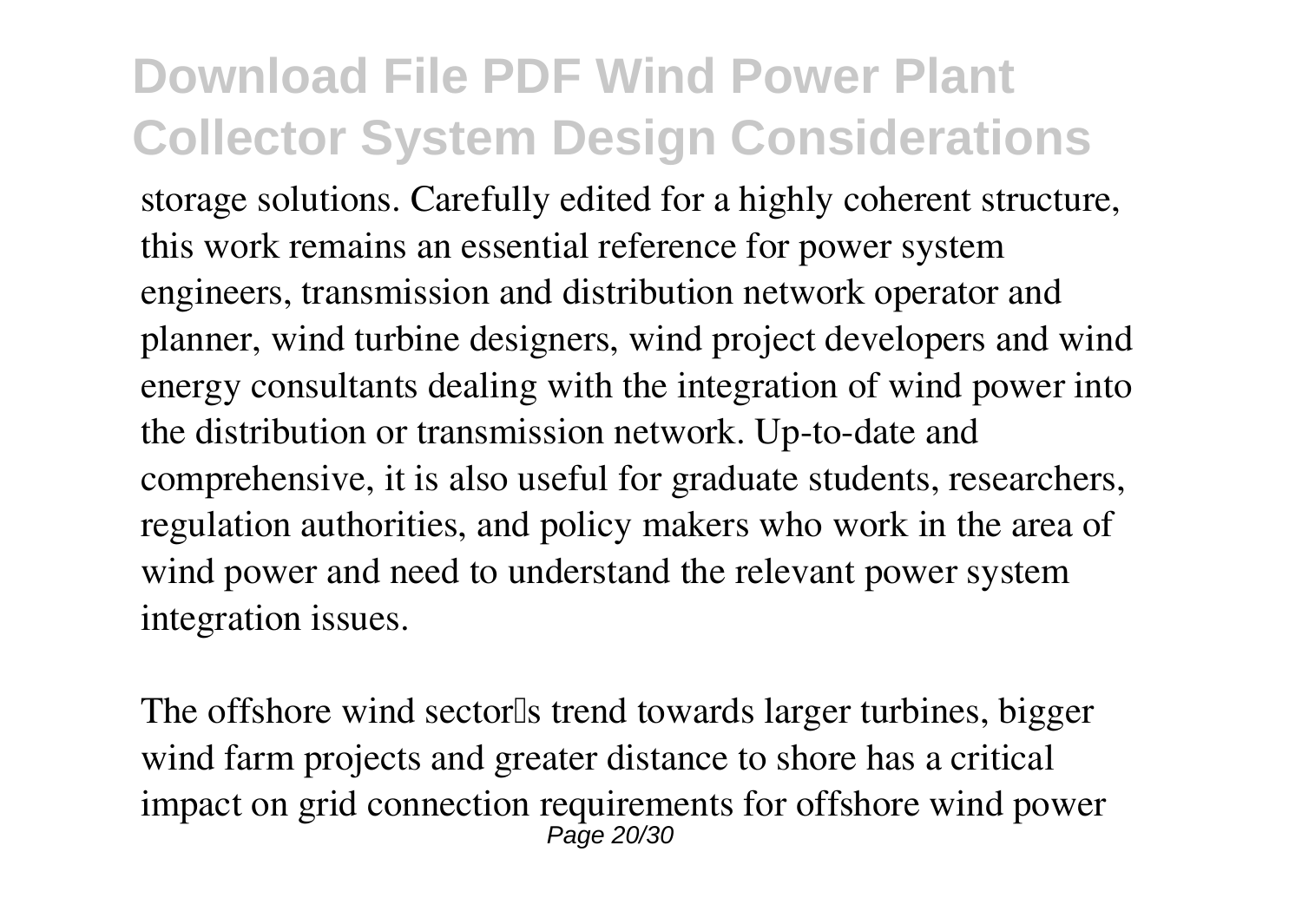plants. This important reference sets out the fundamentals and latest innovations in electrical systems and control strategies deployed in offshore electricity grids for wind power integration. Includes: All current and emerging technologies for offshore wind integration and trends in energy storage systems, fault limiters, superconducting cables and gas-insulated transformers Protection of offshore wind farms illustrating numerous system integration and protection challenges through case studies Modelling of doubly-fed induction generators (DFIG) and full-converter wind turbines structures together with an explanation of the smart grid concept in the context of wind farms Comprehensive material on power electronic equipment employed in wind turbines with emphasis on enabling technologies (HVDC, STATCOM) to facilitate the connection and compensation of large-scale onshore and offshore wind farms Page 21/30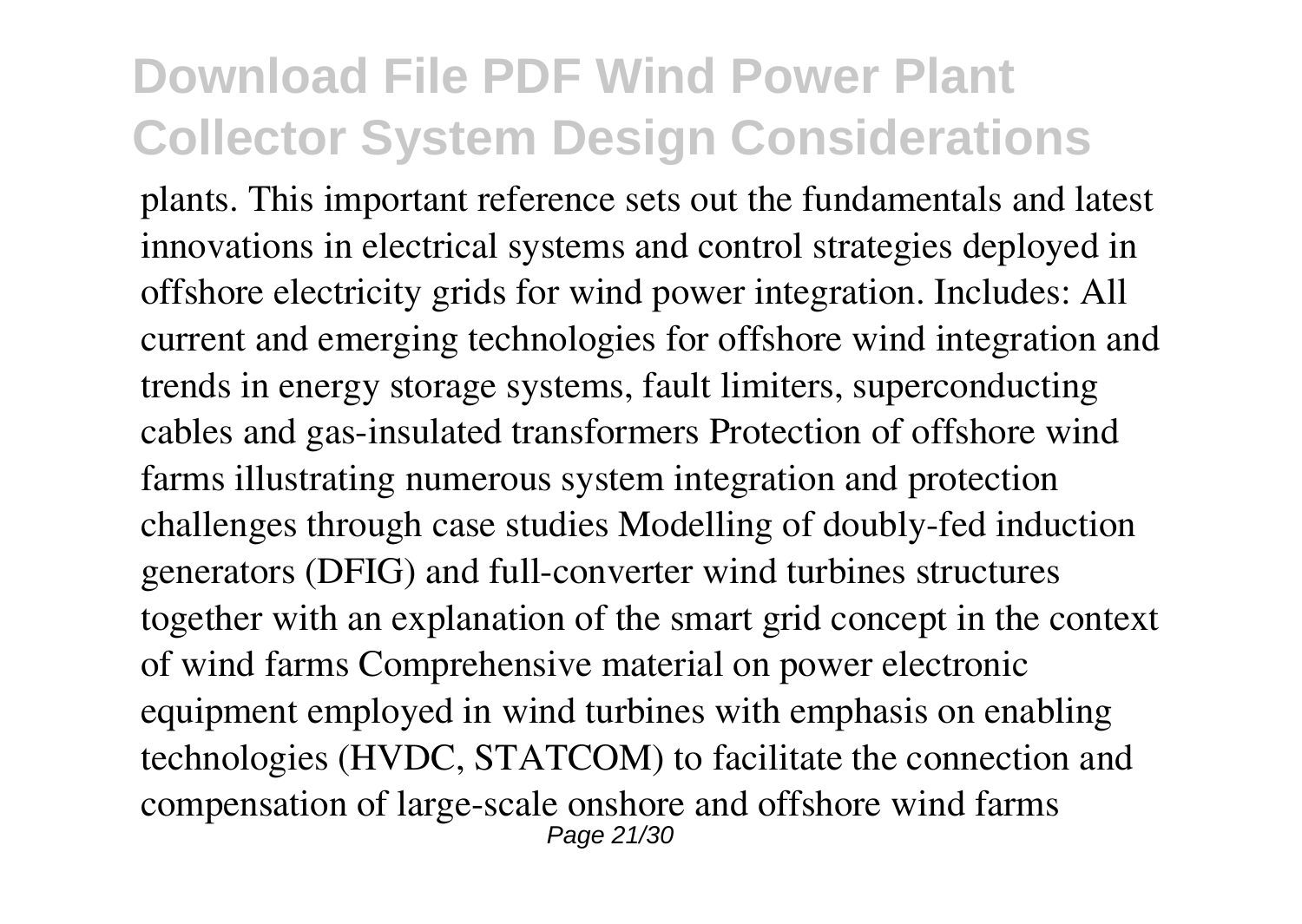Worked examples and case studies to help understand the dynamic interaction between HVDC links and offshore wind generation Concise description of the voltage source converter topologies, control and operation for offshore wind farm applications Companion website containing simulation models of the cases discussed throughout Equipping electrical engineers for the engineering challenges in utility-scale offshore wind farms, this is an essential resource for power system and connection code designers and pratitioners dealing with integation of wind generation and the modelling and control of wind turbines. It will also provide high-level support to academic researchers and advanced students in power and renewable energy as well as technical and research staff in transmission and distribution system operators and in wind turbine and electrical equipment Page 22/30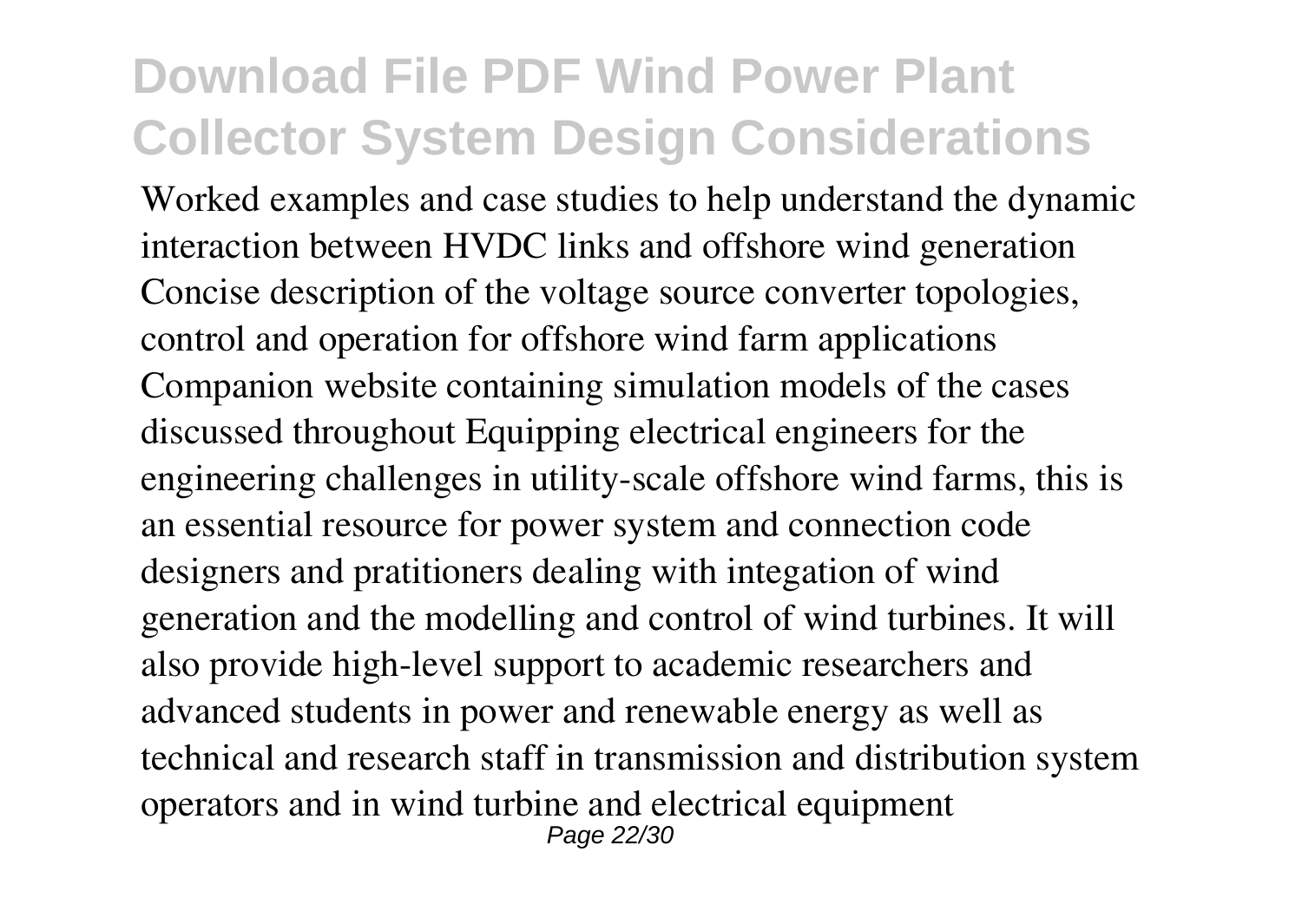Today's readers learn the basic concepts of power systems as they master the tools necessary to apply these skills to real world situations with POWER SYSTEM ANALYSIS AND DESIGN, 6E. This new edition highlights physical concepts while also giving necessary attention to mathematical techniques. The authors develop both theory and modeling from simple beginnings so readers are prepared to readily extend these principles to new and complex situations. Software tools and the latest content throughout this edition aid readers with design issues while reflecting the most recent trends in the field. Important Notice: Media content referenced within the product description or the product text may not be available in the ebook version. Page 23/30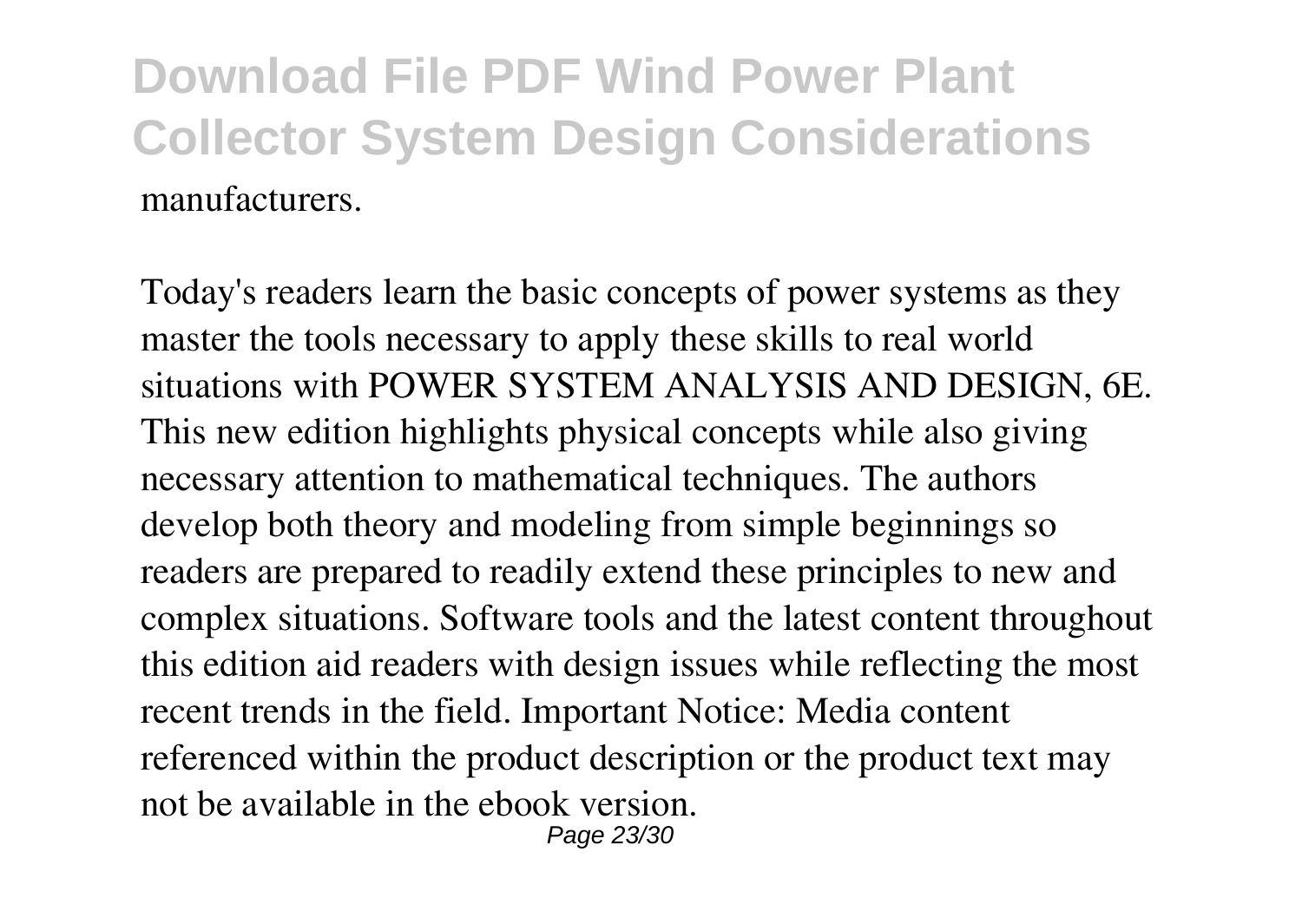This far-reaching resource covers a full spectrum of multi-faceted considerations critical for energy generation decision makers considering the adoption or expansion of wind power facilities. It contextualizes pivotal technical information within the real complexities of economic, environmental, practical and socioeconomic parameters. This matrix of coverage includes case studies and analysis from developed and developing regions, including North America and Europe, Asia, Latin America, the Middle-East and Africa. Crucial issues to power generation professionals and utilities such as: capacity credits; fuel saving; intermittency; penetration limits; relative cost of electricity by generation source; growth and cost trends; incentives; and wind integration issues are addressed. Other economic issues succinctly discussed inform Page 24/30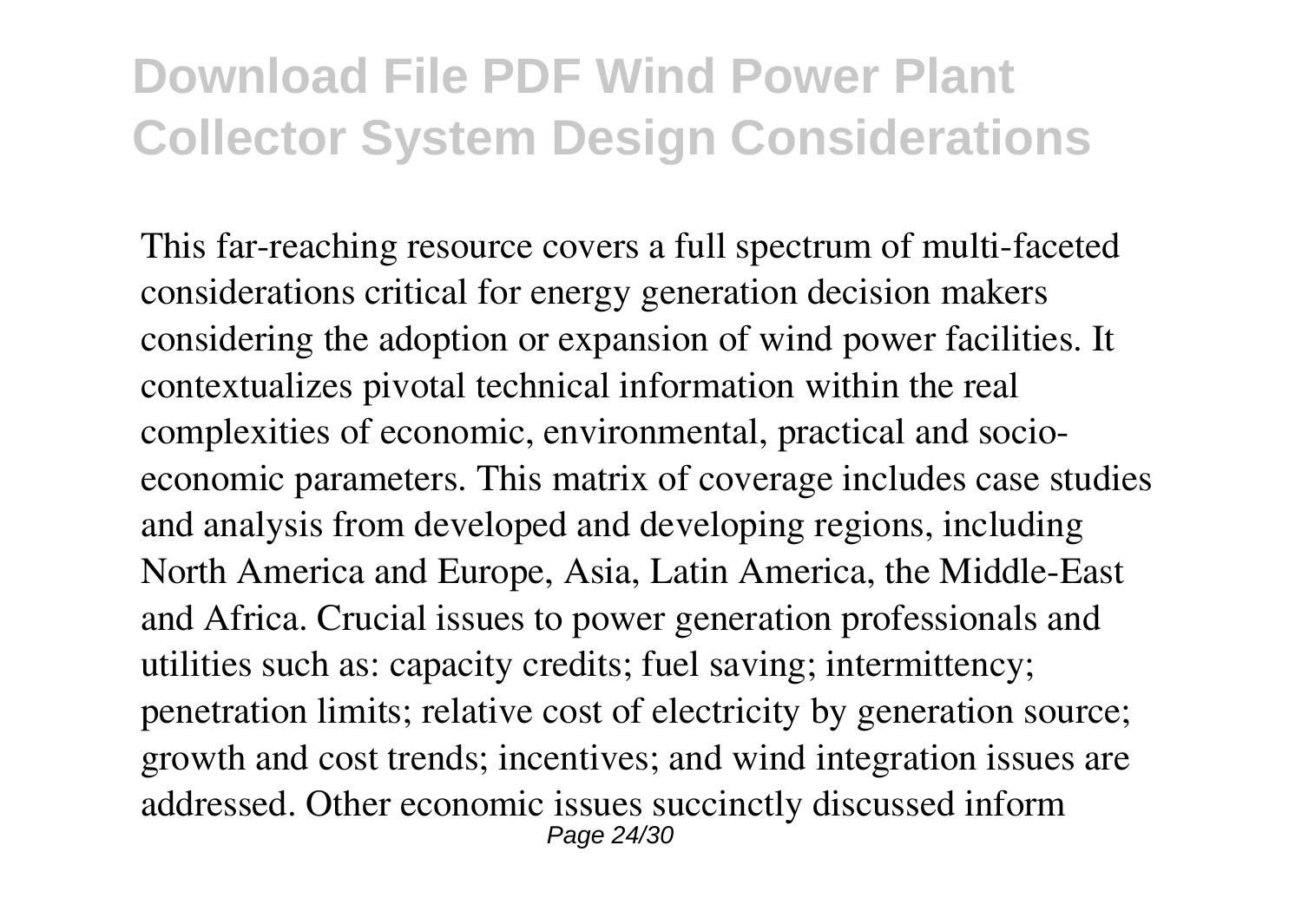financial commitment to a project, including investment matrices, strategies for economic evaluations, econometrics of wind energy, cost comparisons of various investment strategies, and cost comparisons with other energy sources. Due to its encompassing scope, this reference will be of distinct interest to practicing engineers, policy and decision makers, project planners, investors and students working in the area of wind energy for power generation.

The new edition of POWER SYSTEM ANALYSIS AND DESIGN provides students with an introduction to the basic concepts of power systems along with tools to aid them in applying these skills to real world situations. Physical concepts are highlighted while also giving necessary attention to mathematical techniques. Both Page 25/30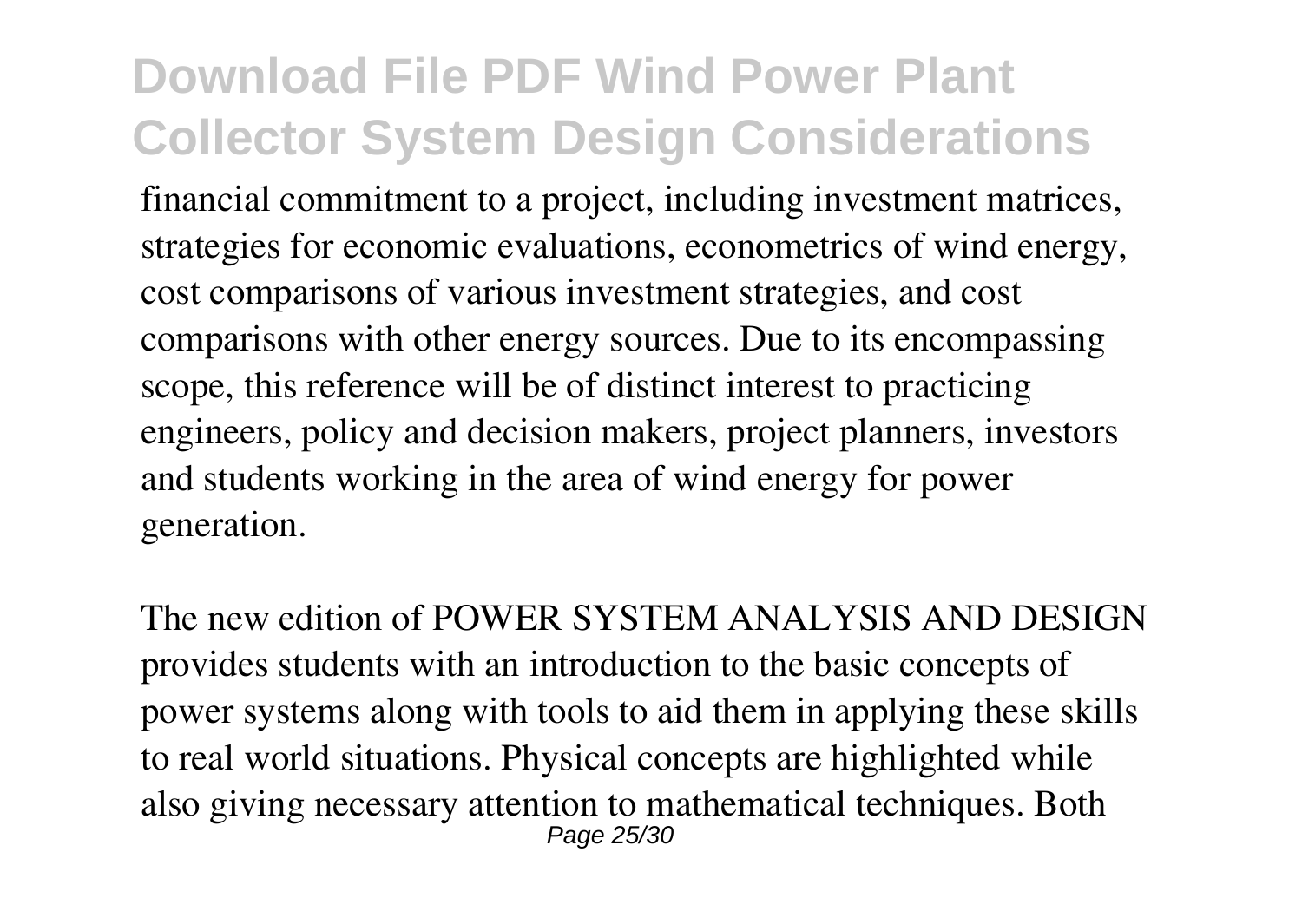theory and modeling are developed from simple beginnings so that they can be readily extended to new and complex situations. The authors incorporate new tools and material to aid students with design issues and reflect recent trends in the field. Important Notice: Media content referenced within the product description or the product text may not be available in the ebook version.

This book emphasizes the application of Linear Parameter Varying (LPV) gain scheduling techniques to the control of wind energy conversion systems. This reformulation of the classical problem of gain scheduling allows straightforward design procedure and simple controller implementation. From an overview of basic wind energy conversion, to analysis of common control strategies, to design details for LPV gain-scheduled controllers for both fixed- and Page 26/30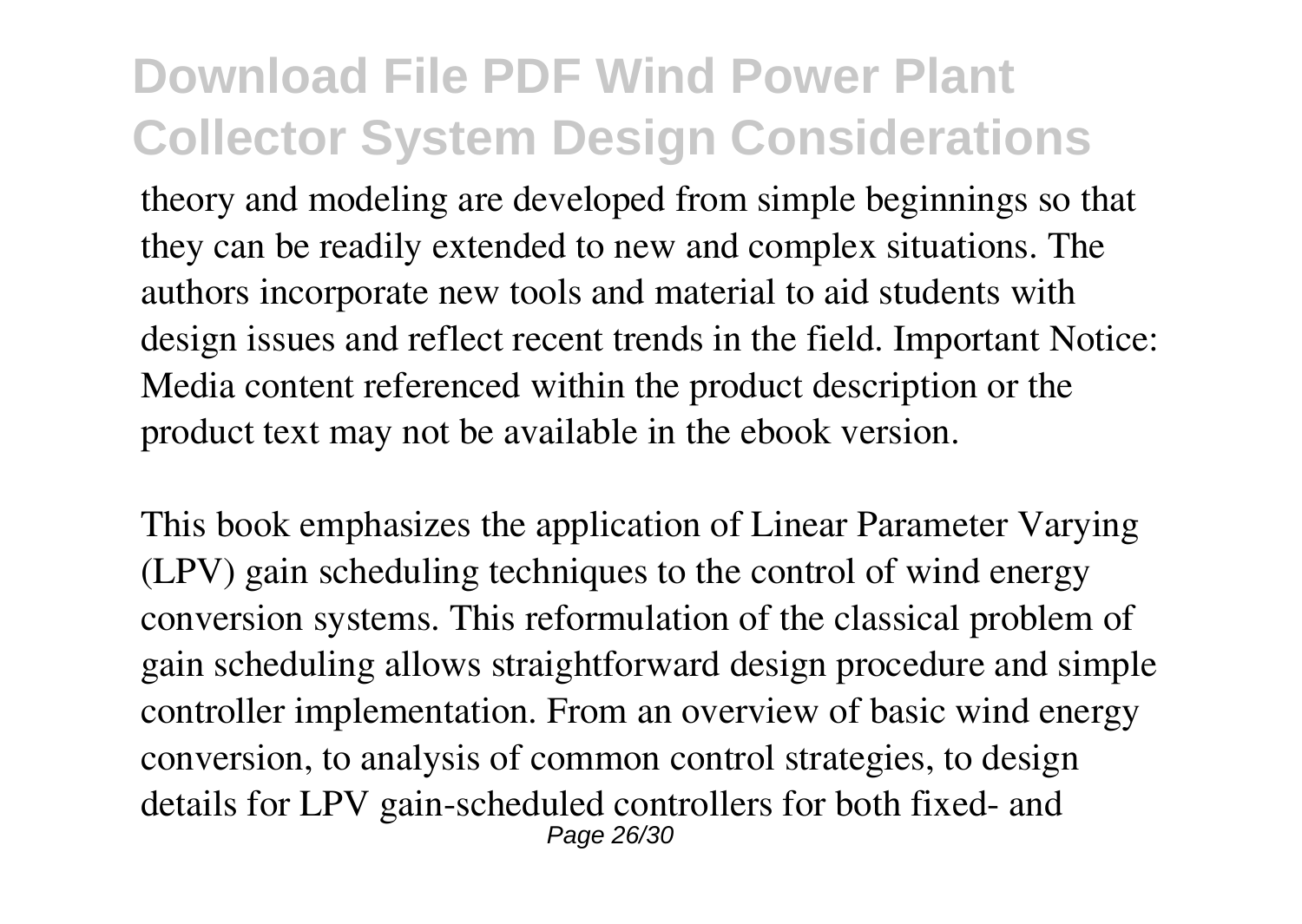### **Download File PDF Wind Power Plant Collector System Design Considerations** variable-pitch, this is a thorough and informative monograph.

Offshore Wind Farms: Technologies, Design and Operation provides the latest information on offshore wind energy, one of Europells most promising and quickly maturing industries, and a potentially huge untapped renewable energy source which could contribute significantly towards EU 20-20-20 renewable energy generation targets. It has been estimated that by 2030 Europe could have 150GW of offshore wind energy capacity, meeting 14% of our power demand. Offshore Wind Farms: Technologies, Design and Operation provides a comprehensive overview of the emerging technologies, design, and operation of offshore wind farms. Part One introduces offshore wind energy as well as offshore wind turbine siting with expert analysis of economics, wind resources, **Page 27/30**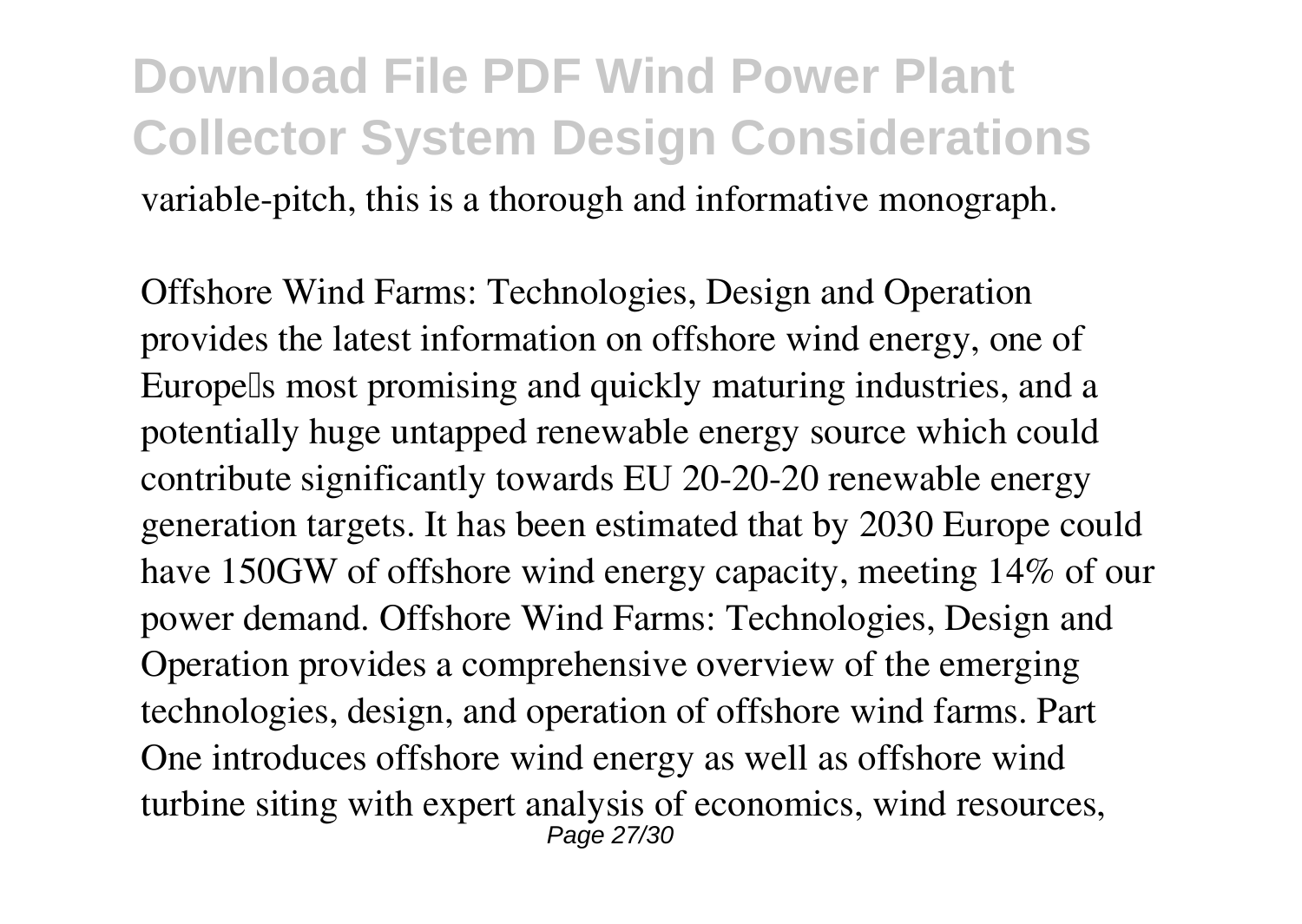and remote sensing technologies. The second section provides an overview of offshore wind turbine materials and design, while part three outlines the integration of wind farms into power grids with insights to cabling and energy storage. The final section of the book details the installation and operation of offshore wind farms with chapters on condition monitoring and health and safety, amongst others. Provides an in-depth, multi-contributor, comprehensive overview of offshore technologies, including design, monitoring, and operation Edited by respected and leading experts in the field, with experience in both academia and industry Covers a highly relevant and important topic given the great potential of offshore wind power in contributing significantly to EU 20-20-20 renewable energy targets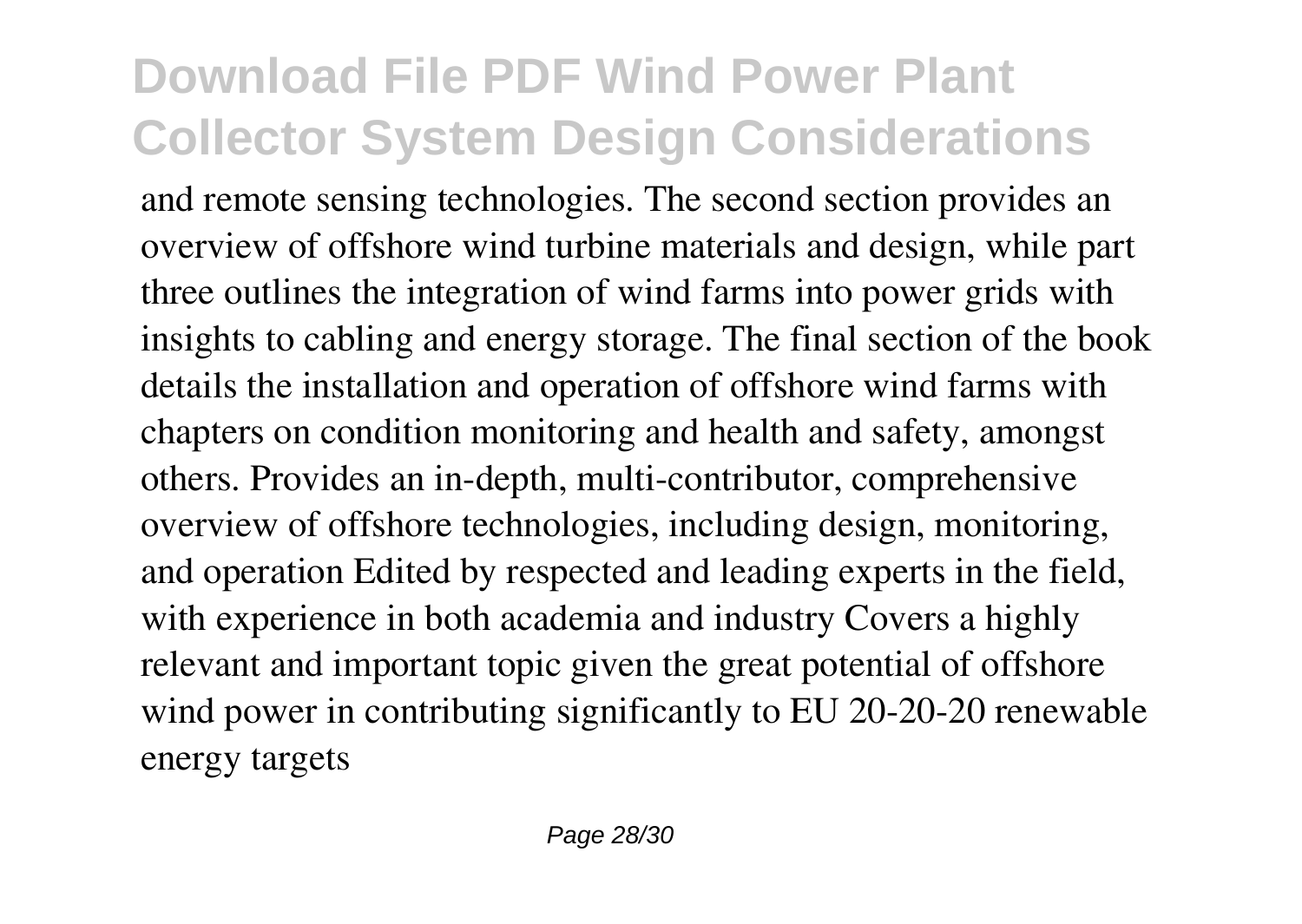Wind energy also bestselling textbook- fully revised. This must-have second edition includes up-to-date data, diagrams, illustrations and thorough new material on: the fundamentals of wind turbine aerodynamics; wind turbine testing and modelling; wind turbine design standards; offshore wind energy; special purpose applications, such as energy storage and fuel production. Fifty additional homework problems and a new appendix on data processing make this comprehensive edition perfect for engineering students. This book offers a complete examination of one of the most promising sources of renewable energy and is a great introduction to this cross-disciplinary field for practising engineers. Iprovides a wealth of information and is an excellent reference book for people interested in the subject of wind energy.<sup>[]</sup> (IEEE Power  $\&$ Energy Magazine, November/December 2003) Eldeserves a place in Page 29/30